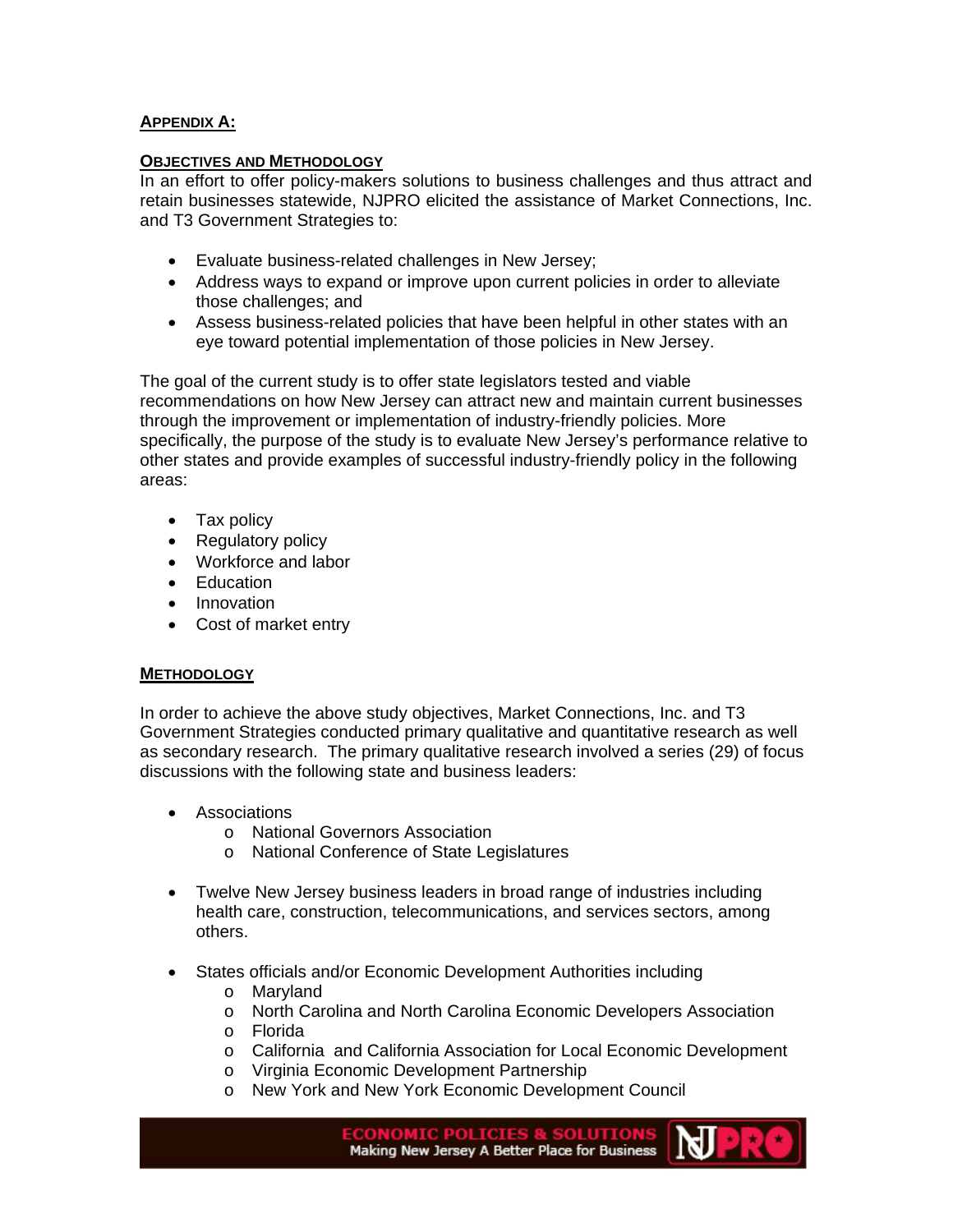- o Pennsylvania Economic Development Association
- o Washington
- o New Jersey Economic Development Authority
- o New Jersey Office of Economic Growth

Secondary research was conducted using data obtained from several sources, including:

- *Site Selection* Magazine
- Pollina Corporate Real Estate
- *Chief Executive* Magazine
- *Forbes* Magazine
- CNBC

The data collected for the secondary research involved the following states:

- California
- Connecticut
- Florida
- Georgia
- Maryland
- Massachusetts
- Michigan
- New Jersey
- New York
- North Carolina
- Pennsylvania
- Rhode Island
- Tennessee
- Texas
- Utah
- Virginia
- Washington
- West Virginia
- Wisconsin

Two hundred and forty nine New Jersey business leaders were surveyed for the primary quantitative part of the study. Potential respondents were screened based on the following criteria:

- Currently own or work for a business that has at least one location in New Jersey; and
- Has direct involvement in making recommendations related to the company's strategic direction, including planning and evaluation of alternatives; and/or makes the final decision regarding company's strategic direction.

An effort was made to have a representative sample of New Jersey business leaders, based on company size, industry, and geographic region. The calling sample included contact information randomly selected within each quota area (by industry type, company size measured in number of U.S. employees, and county within New Jersey) drawn from the USADATA, Inc.'s list, which is sourced through the Yellow Pages, government records, county records, and phone verification. The database is updated

Making New Jersey A Better Place for Business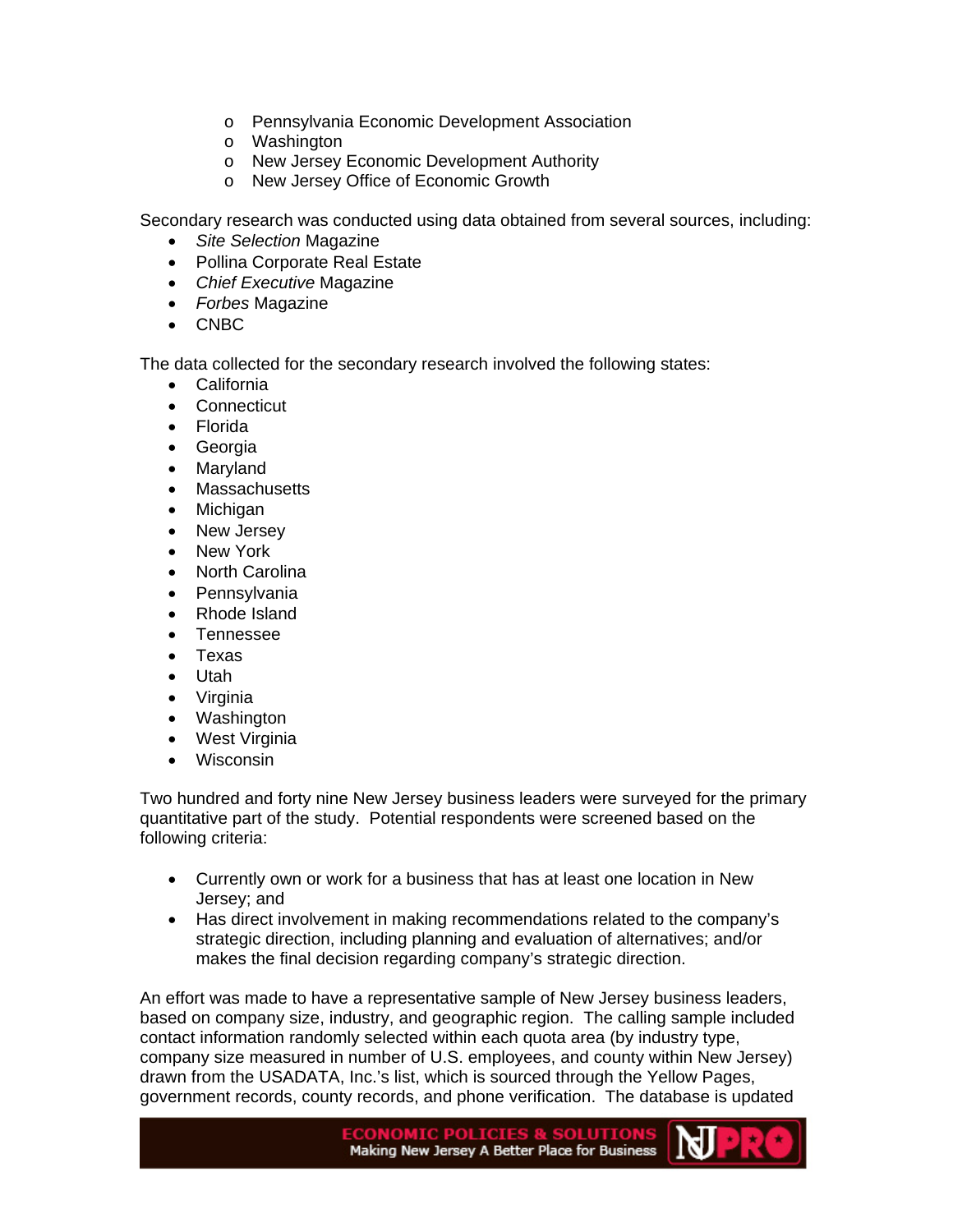monthly from the National Change of Address database, the State Attorney General File, and random phone and mailing updates within each company.

#### **SURVEY FINDINGS**

Two hundred and forty nine New Jersey business leaders were surveyed for the primary quantitative part of the study. Potential respondents were screened based on the following criteria:

- Currently own or work for a business that has at least one location in New Jersey; and
- Has direct involvement in making recommendations related to the company's strategic direction, including planning and evaluation of alternatives; and/or makes the final decision regarding company's strategic direction.

An effort was made to have a representative sample of New Jersey business leaders, based on company size, industry, and geographic region. The calling sample included contact information randomly selected within each quota area (by industry type, company size measured in number of U.S. employees, and county within New Jersey) drawn from the USADATA, Inc.'s list, which is sourced through the Yellow Pages, government records, county records, and phone verification. The database is updated monthly from the National Change of Address database, the State Attorney General File, and random phone and mailing updates within each company.

#### **DEMOGRAPHICS**

Those surveyed represent a variety of industries comprising the New Jersey business environment. Approximately one-quarter (27%) work in the professional or business services industry. Education and health services and trade, transportation, and utilities each represent a little over one-fifth (23%) of the sample surveyed. Other industries surveyed include leisure and hospitality (13%), manufacturing (8%), financial activities (4%), and construction (3%). Overall, the industry breakdown of the sample is similar to the industry breakdown of the state of New Jersey, in that professional and business services, education and health services, and trade, transportation, and utilities are the top tier industries, followed by leisure and hospitality, manufacturing, financial activities, and construction.

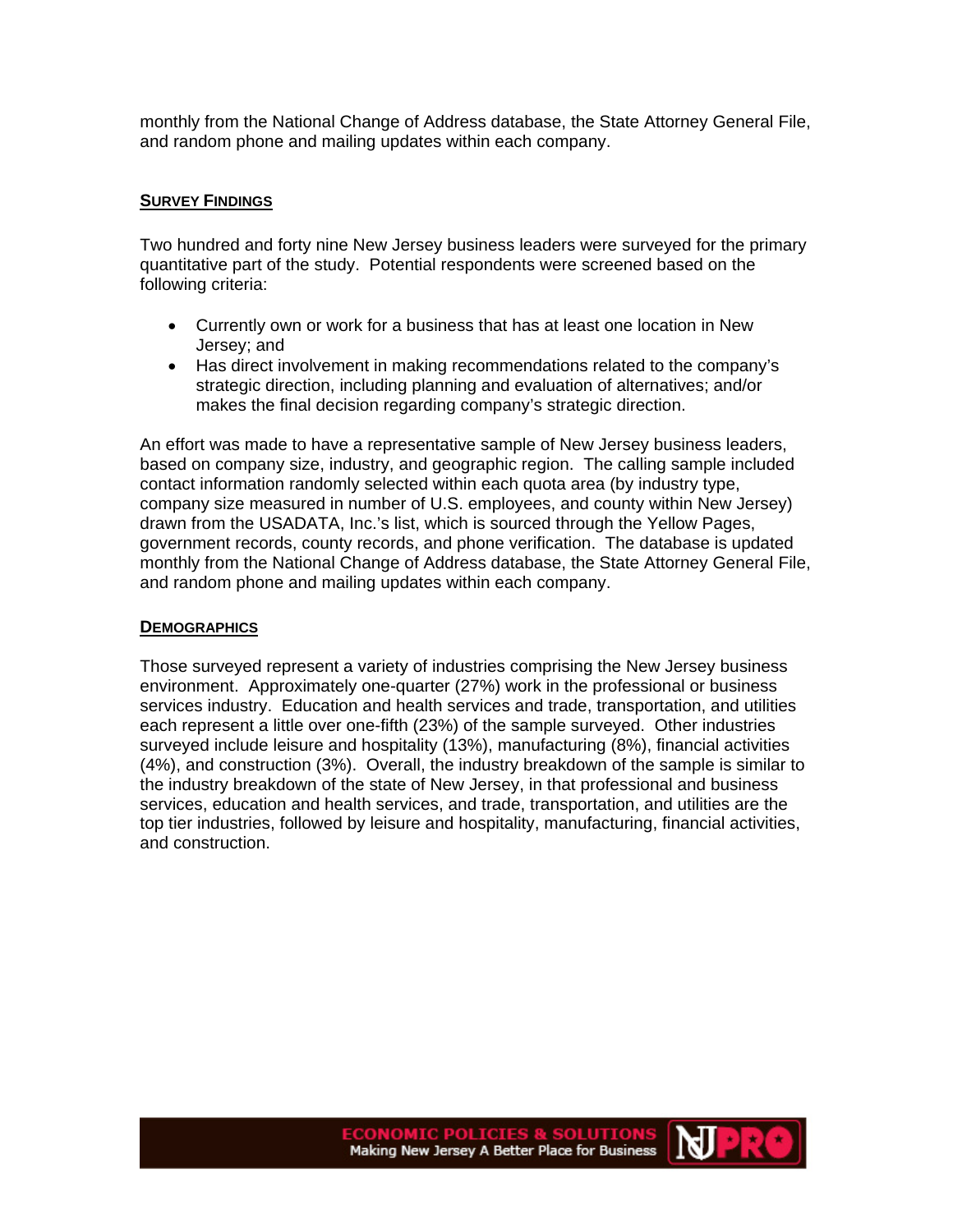

## **Company Function - Survey**





\*Source: U.S. Bureau of Labor Statistics (www.bls.gov)

The survey sample also includes business leaders in companies ranging from under 10 employees to organizations employing more than 20,000 workers. One-half of those surveyed work in an organization with 10 or fewer employees in the U.S. Another onethird (33%) represent companies with between 11 and 100 U.S. employees. Almost one-fifth (18%) of respondents work in an organization with greater than 100 employees in the U.S.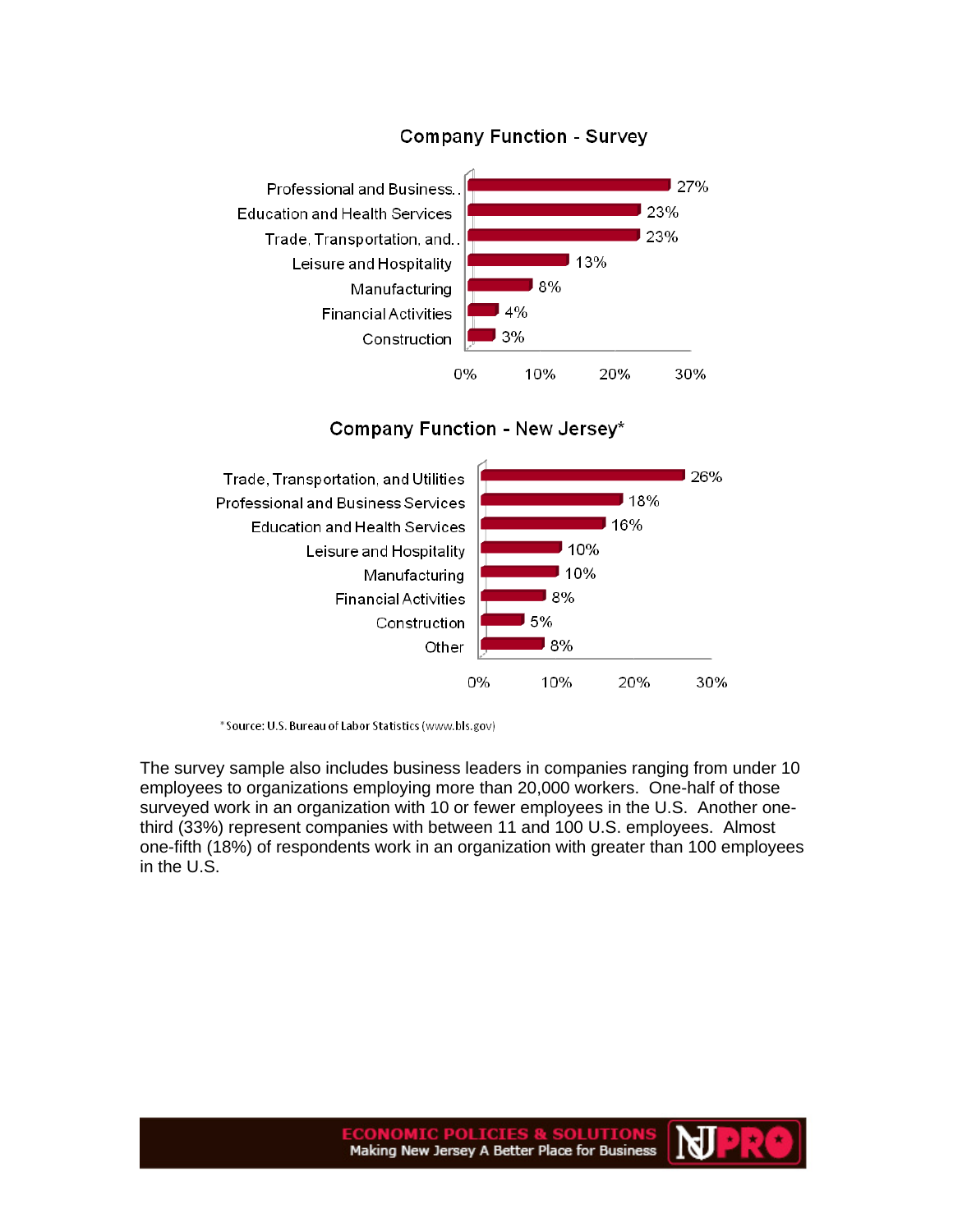

Approximately one-half (47%) of the New Jersey business leaders primarily work in northern New Jersey. Slightly more than one-quarter (30%) of respondents work in central New Jersey, and the remaining one-quarter (23%) work in southern New Jersey.



The majority (83%) of those surveyed work for a private company. A minority (13%) of respondents work for a publicly-traded organization.

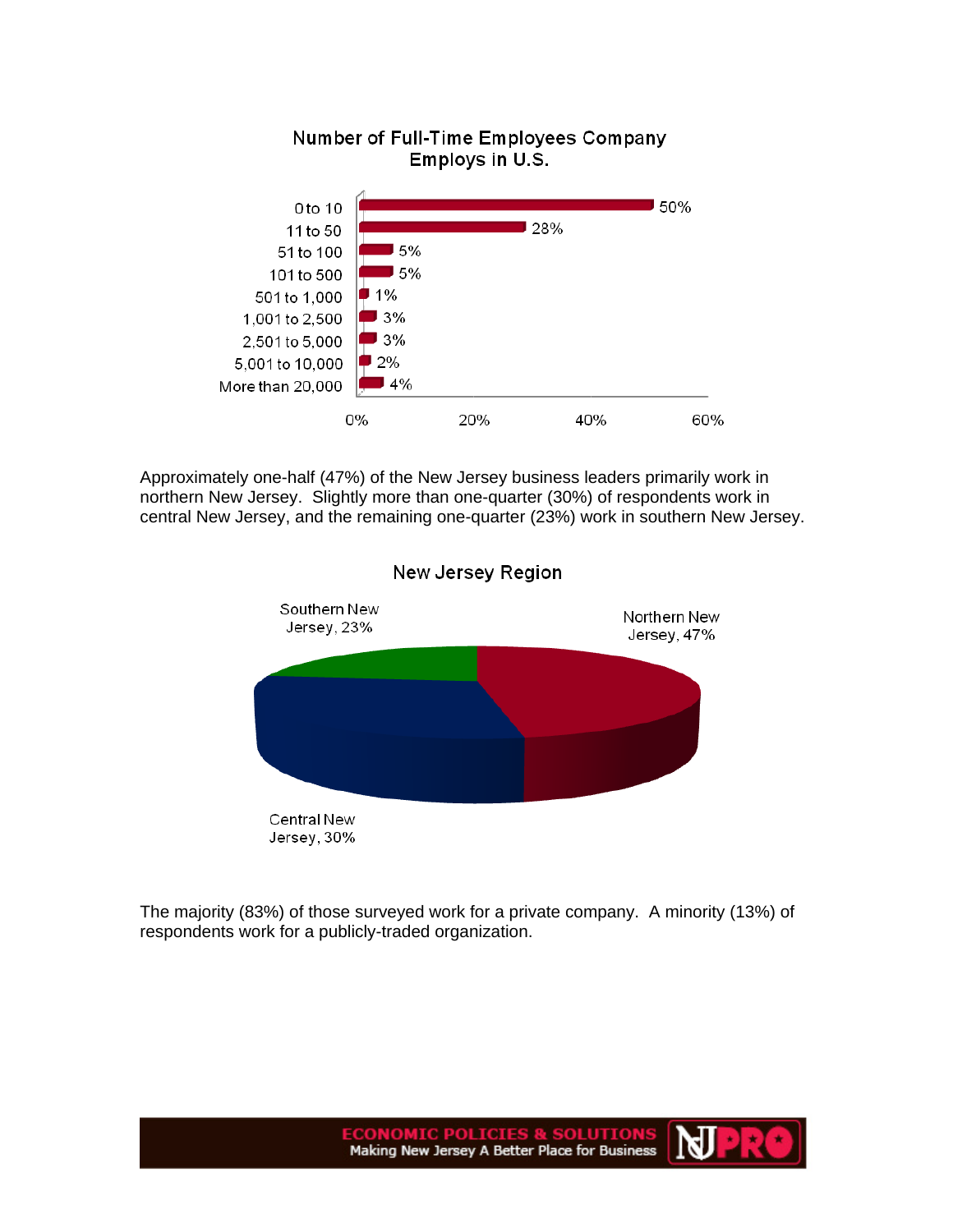## **Public v. Private Company**



Approximately one-fifth (19%) of the New Jersey business leaders represent an organization with an annual revenue of greater than \$20 million. Another one-half (47%) of respondents work in a company with a total annual revenue between \$1 million and \$20 million. The remaining one-third (34%) work in an organization with an annual revenue of less than \$1 million.



### **Total Annual Revenue**

The majority (71%) of the New Jersey business leaders represent an organization with site(s) in New Jersey only. Almost one-third (29%) of respondents work for an organization with sites both within and outside the state of New Jersey.

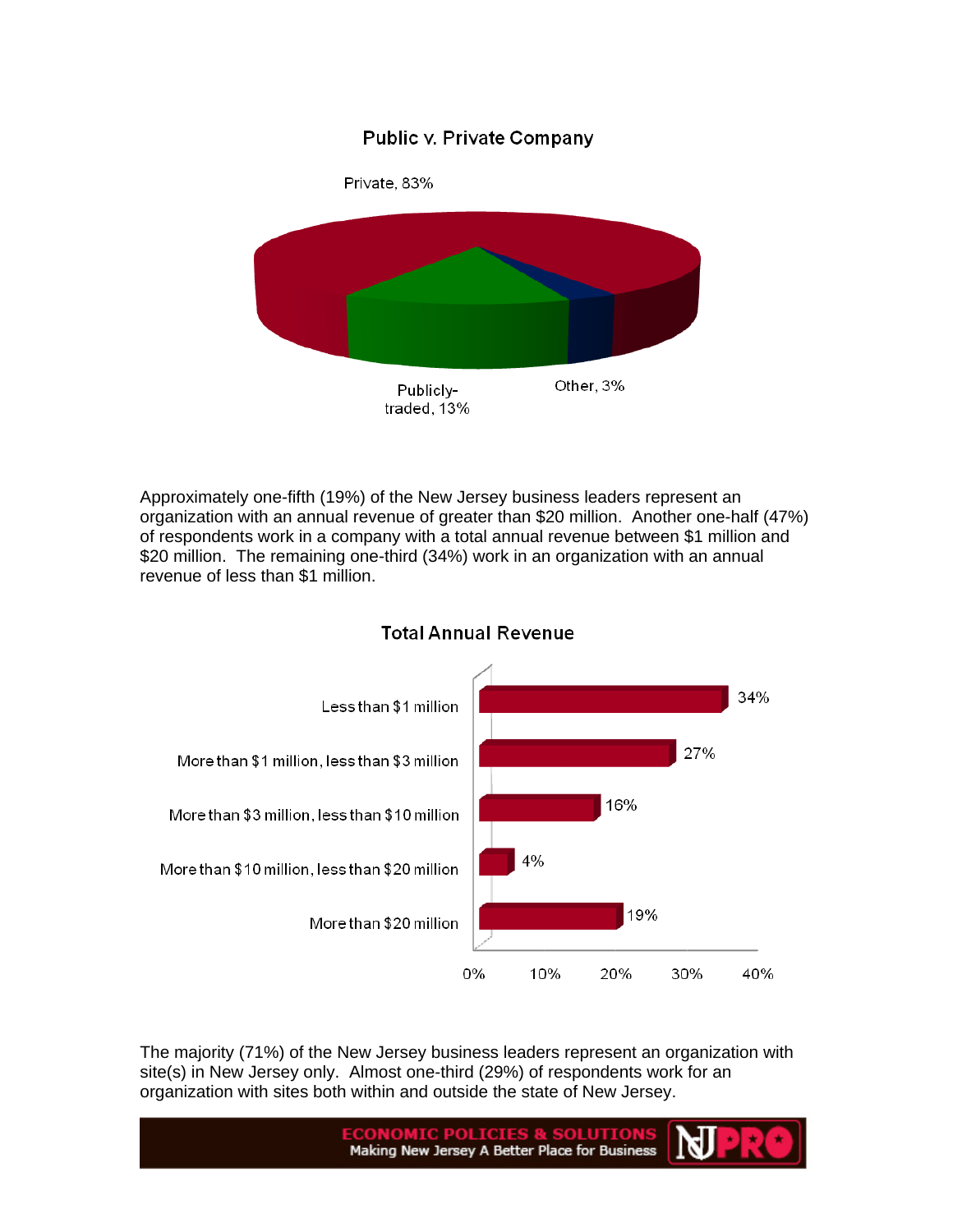

The majority (79%) of respondents work in an organization that is headquartered in New Jersey.



## **Company Headquarters Location**

Over one-quarter (27%) of those surveyed work in a top-executive position, such as owner, president, vice president, and C-suite roles, within their organization. About one in ten (12%) respondents work in a director-level role, and approximately one-third (32%) of respondents work in a manager-level position within their organization. About one-fifth (19%) work in an administrative or operational role. The remaining 11% work in some other job role, such as chairman, general counsel, medical coordinator, and surgical coordinator.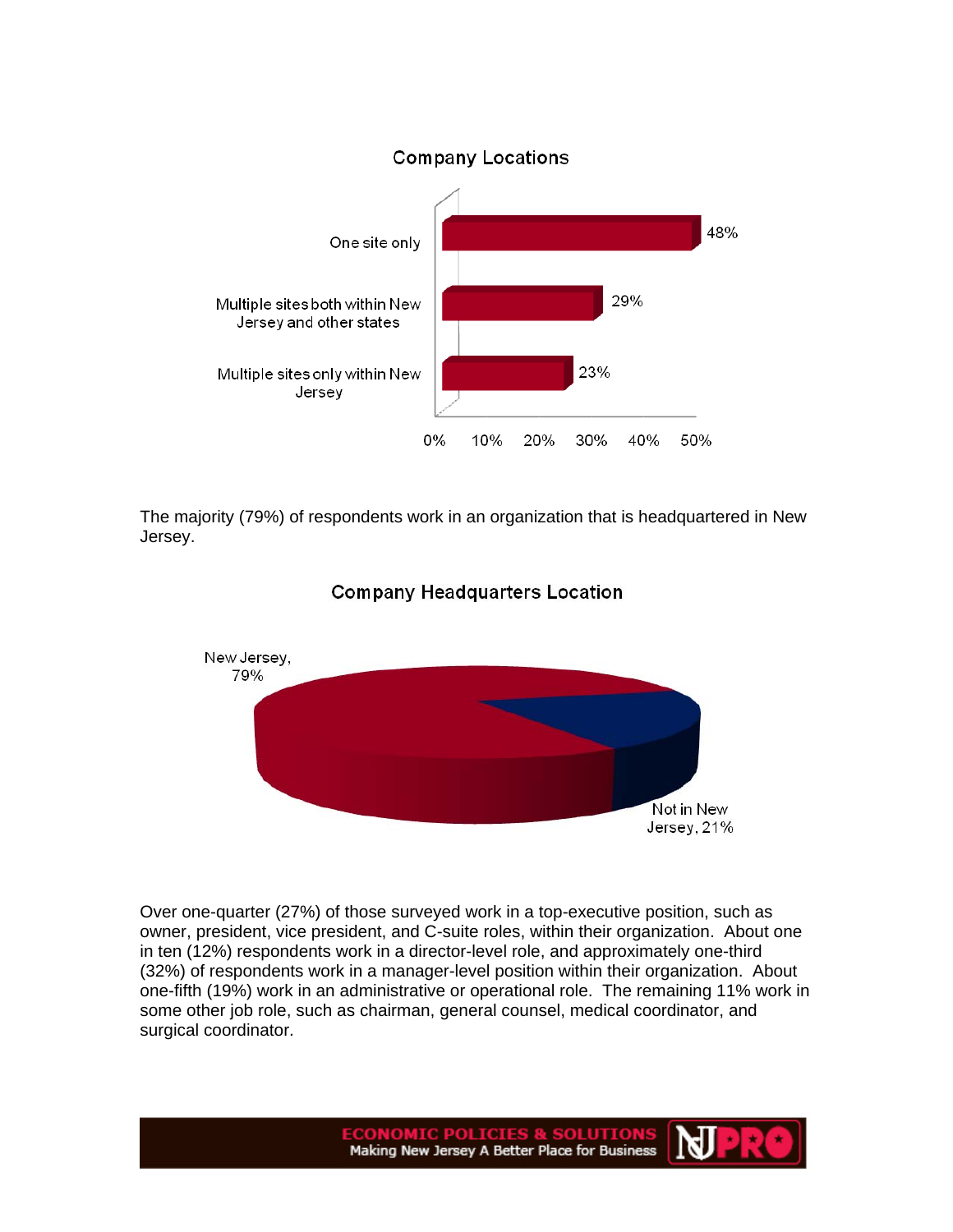

## Job Title

**ECONOMIC POLICIES & SOLUTIONS**<br>Making New Jersey A Better Place for Business

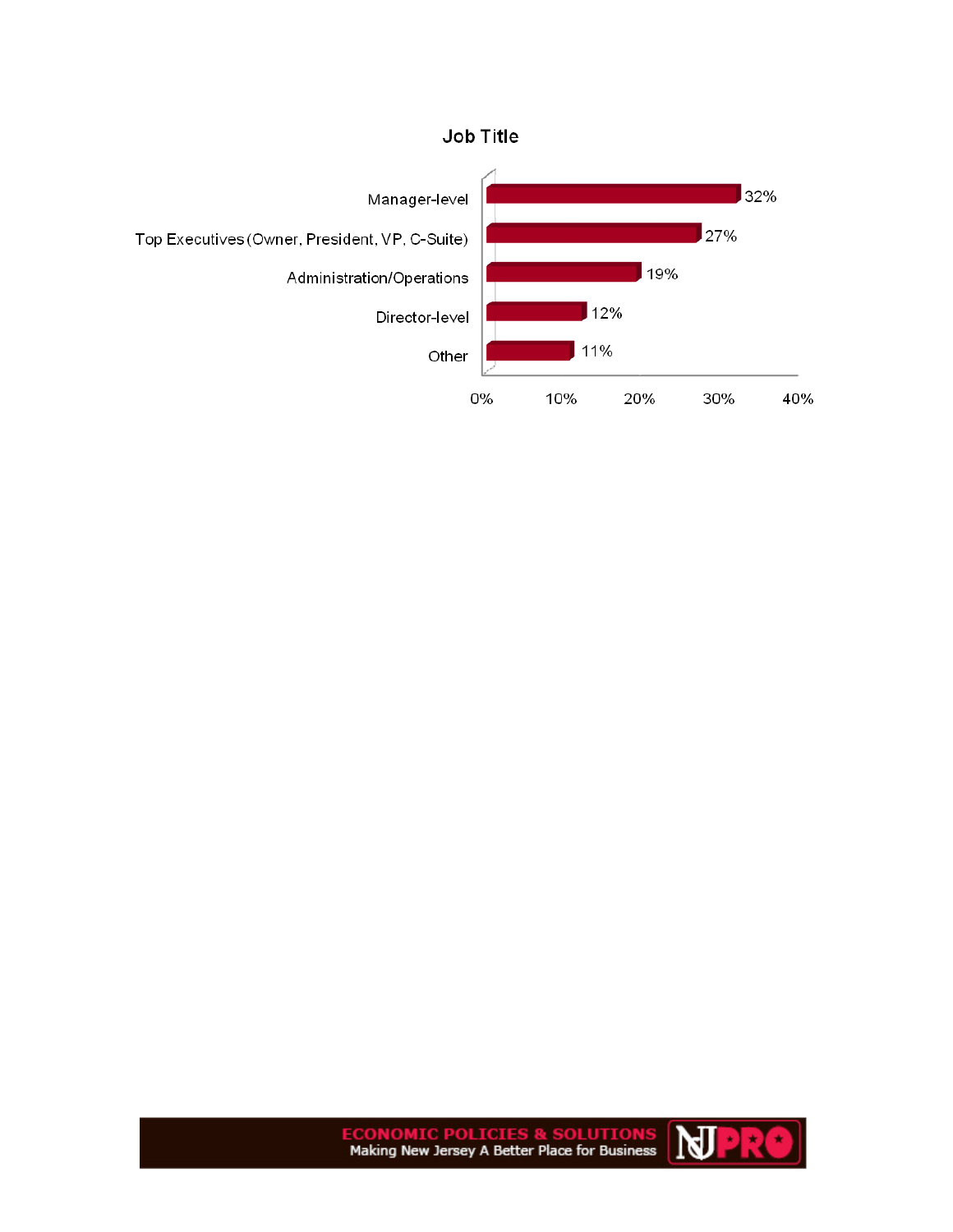#### **STRENGTHS AND WEAKNESSES**

The New Jersey business leaders surveyed were asked to consider the importance of several issues to their organization's New Jersey locations. They were asked to rate each issue on a scale of one to five, where one is not at all important and five is very important.

Availability of a skilled workforce is the most important issue to the success of New Jersey businesses, rated as important by 81% of respondents, with an average rating of 4.29 out of 5. Other important issues, each rated as important by at least two-thirds of respondents, include affordability of health coverage, favorable labor laws and regulations, favorable state tax structure, affordability of energy, and affordability of living.



## Importance of Issues to Success of New Jersey Business

% Rating Somewhat or Very Important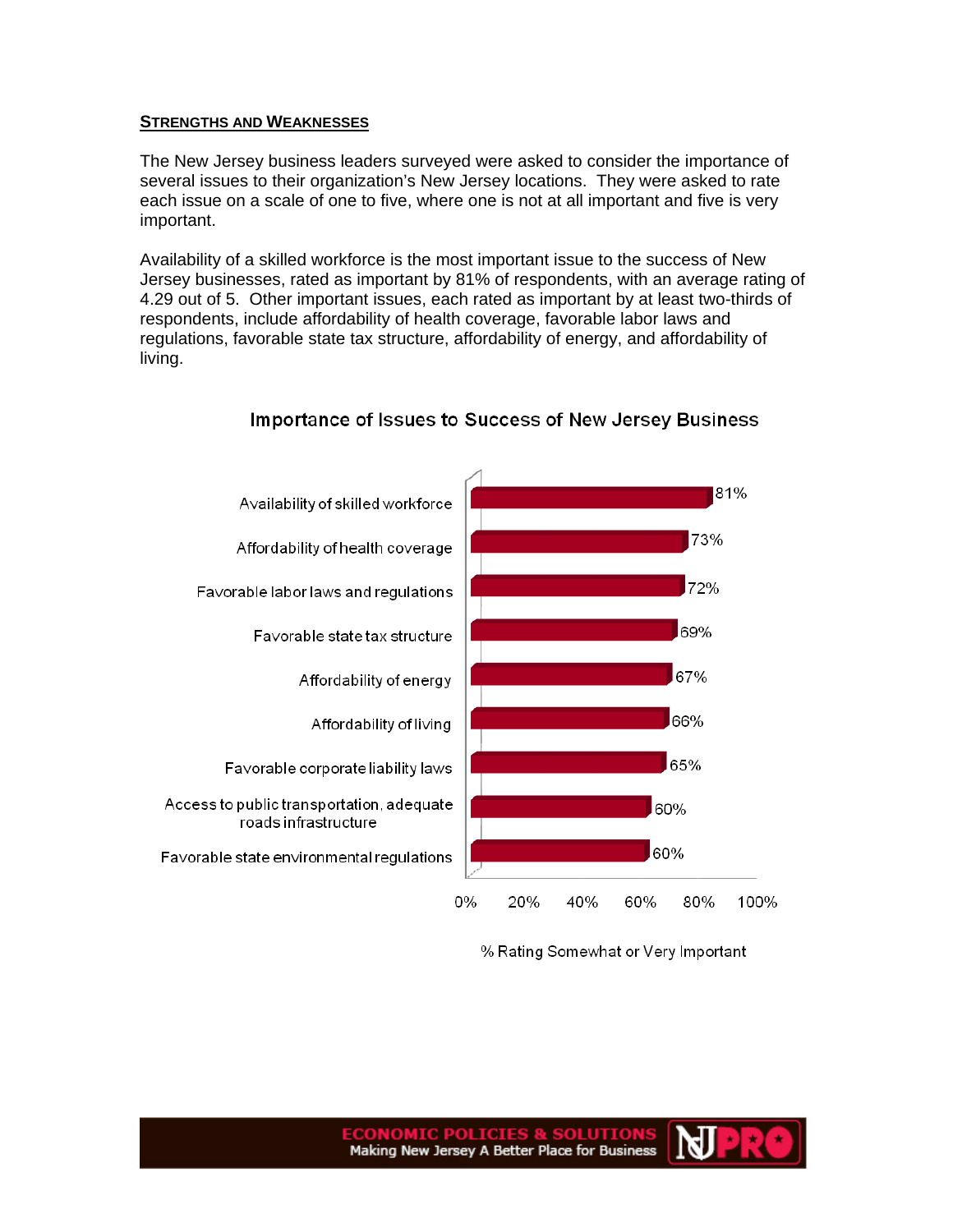Using the same scale of one to five, where one is not at all important and five is very important, the ratings of the importance of several issues to the New Jersey locations of respondents' organizations are presented below.



## Importance of Issues to Success of New Jersey **Business**

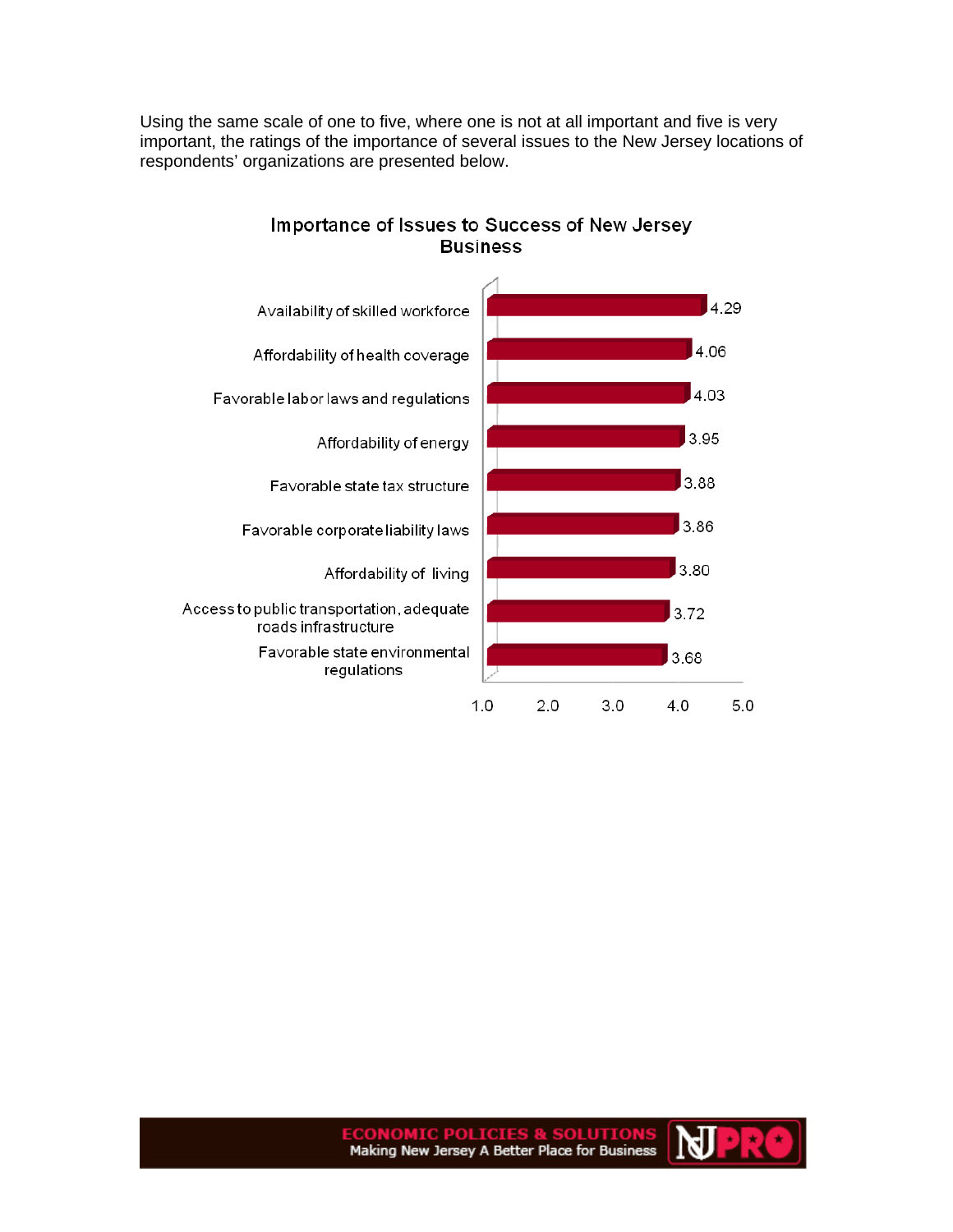Respondents were also asked to rate New Jersey's performance on each of these issues on a scale of one to five, where one is poor and five is excellent. The highest rated performance area is availability of a skilled workforce, which received a rating of 3.53 and was rated as good or excellent by 51% of respondents. Other top performing areas include access to public transportation and adequate roads infrastructure, favorable labor laws and regulations, and favorable state environmental regulations.



## **Perception of New Jersey Performance**

% Rating Good or Excellent

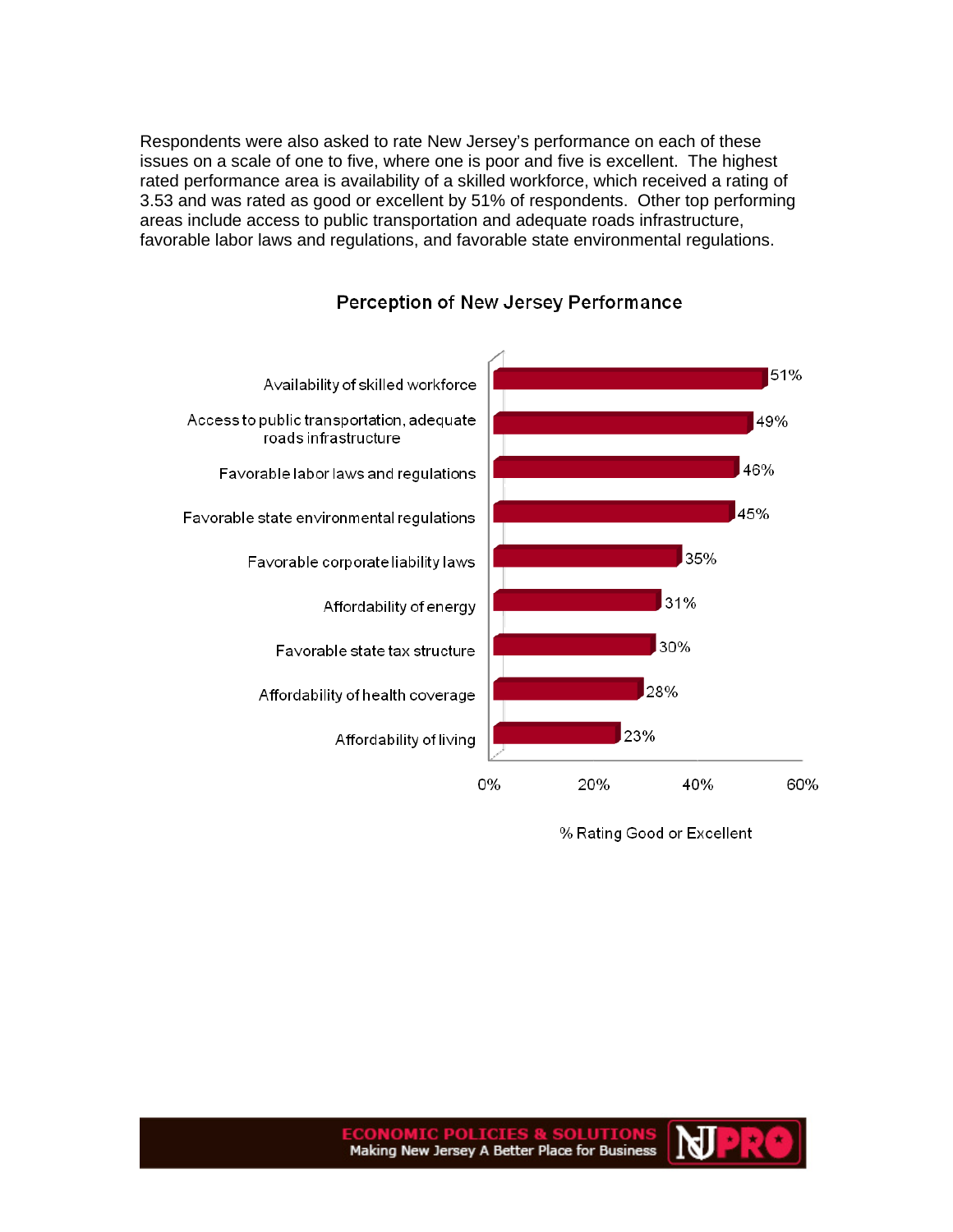Using the same scale of one to five, where one is poor and five is excellent, the ratings of New Jersey's performance on each of these issues are presented below.



## Perception of New Jersey Performance

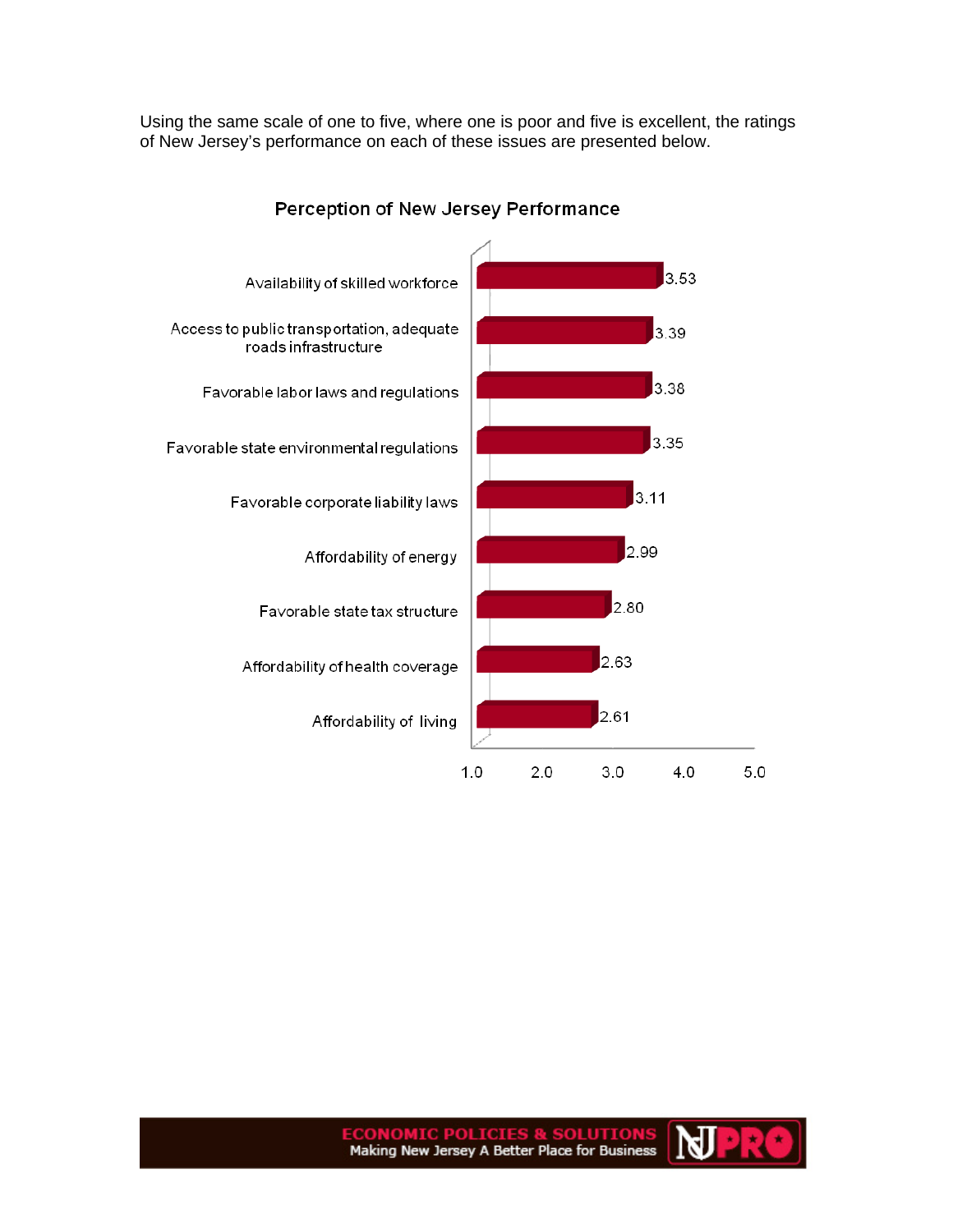When asked to select the issue, as it currently stands, which is most likely to prevent their organization from reaching its overall goals, respondents most commonly chose affordability of living, favorable state tax structure, availability of skilled workforce, and affordability of health coverage.



## Most Likely Issue to Prevent Company from Reaching Goals

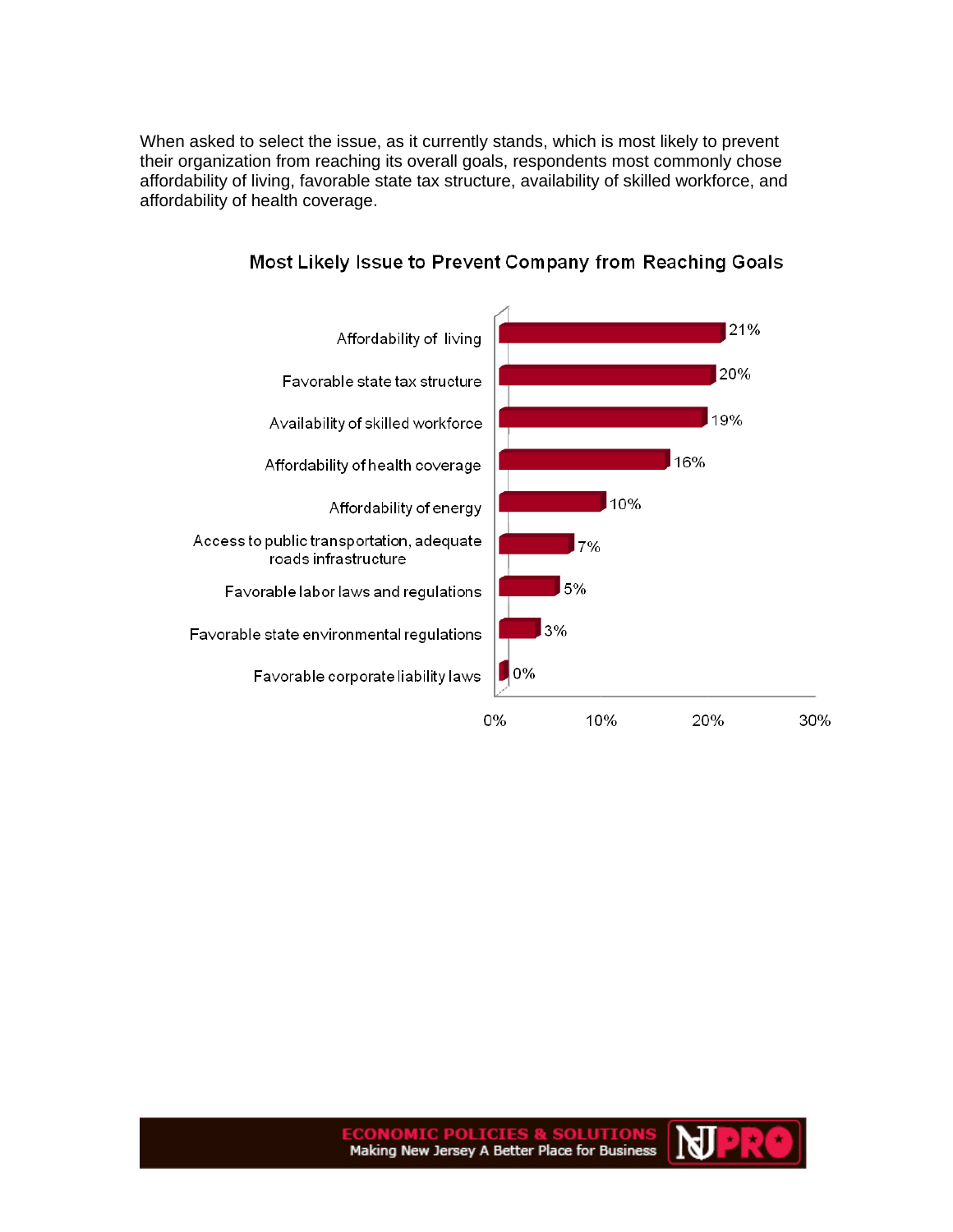#### **NEGATIVE POLICY IMPLICATIONS**

The New Jersey business leaders were asked to rate the impact that several public policy issues may have on their organizations' New Jersey locations, using a scale of one to five, where one is a very negative impact and five is a very positive impact. The policy issues with the most positive impact include workforce and labor policy, healthcare policy, and state environmental policy.



## **Current Impact of Policies on Company**

Respondents were then asked to select the issue that most negatively impacts their company. Of those who rated at least one policy area as having a negative impact on their company's New Jersey locations, the top policy area with the most negative impact is tax policy, cited by over one-quarter (26%) of respondents. Other policy areas with a great negative impact on New Jersey companies include healthcare policy and nonenvironmental regulatory policy.



### **Issue with Most Negative Impact on Company**

Making New Jersey A Better Place for Business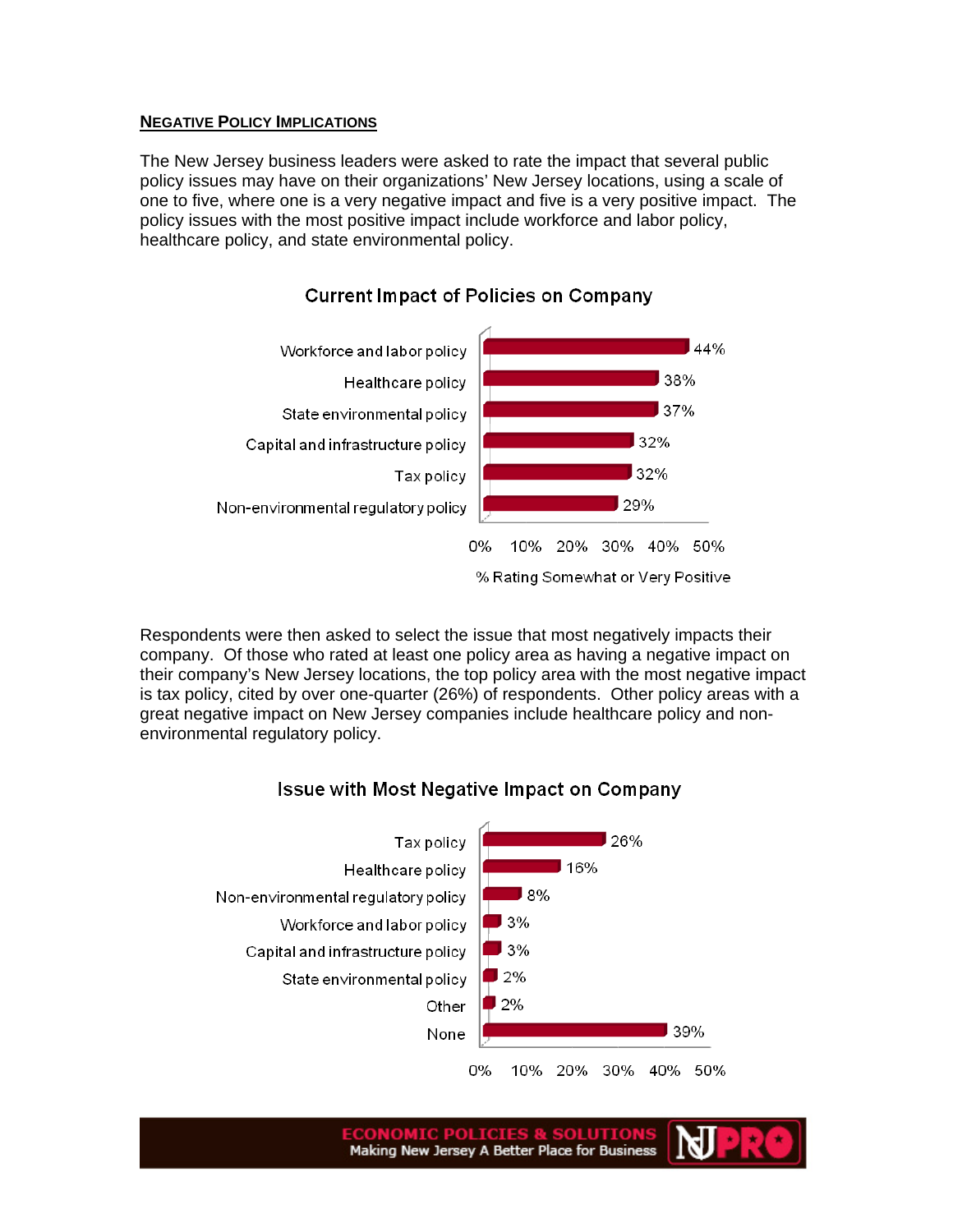Those who cited that at least one policy area negatively impacts their company's New Jersey locations were then asked how much of a priority they think legislators should place on several issues in the upcoming year relating to the policy area that they think most negatively impacts their company.

For those who were asked about tax policy, the top priorities for legislators in the upcoming year should be improving state individual personal income tax policies, improving tax policies related to businesses and corporations, and improving property tax policies. More than two-thirds of respondents believed that each of these policies should be a priority.



## Priority Legislators Should Place on Tax Policy Issues

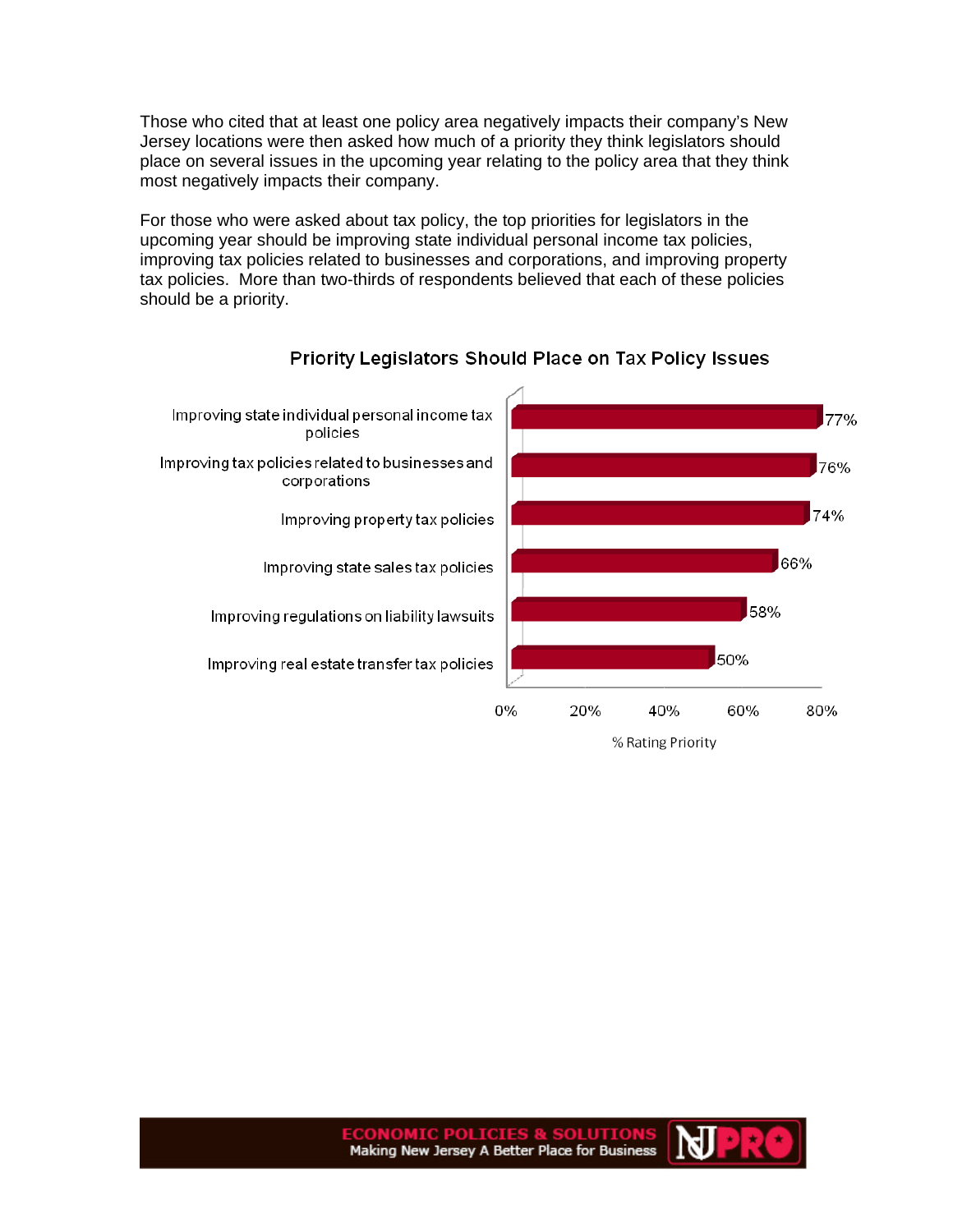Those who were asked about regulatory policy cited improving insurance regulations as the issue on which legislators should place the greatest priority in the upcoming year.



Priority Legislators Should Place on Regulatory Policy **Issues** 



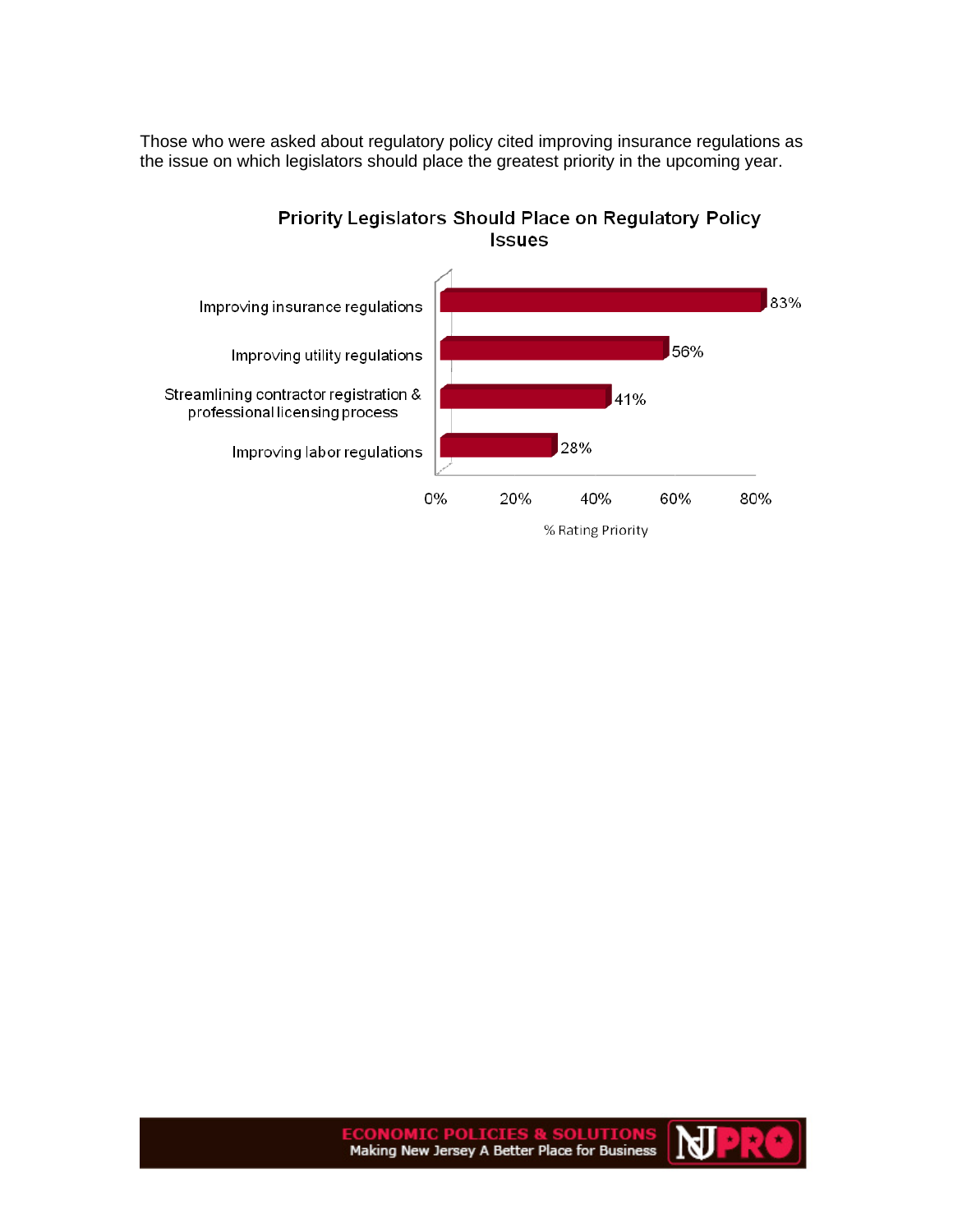The top rated issue for those asked about workforce and labor policy was improving K12 and higher education for a skilled workforce. Other top issues include increasing training opportunities, improving regulations related to liability lawsuits, and streamlining contractor registration and professional licensing process.



Priority Legislators Should Place on Workforce and Labor **Policy Issues** 



ΝJ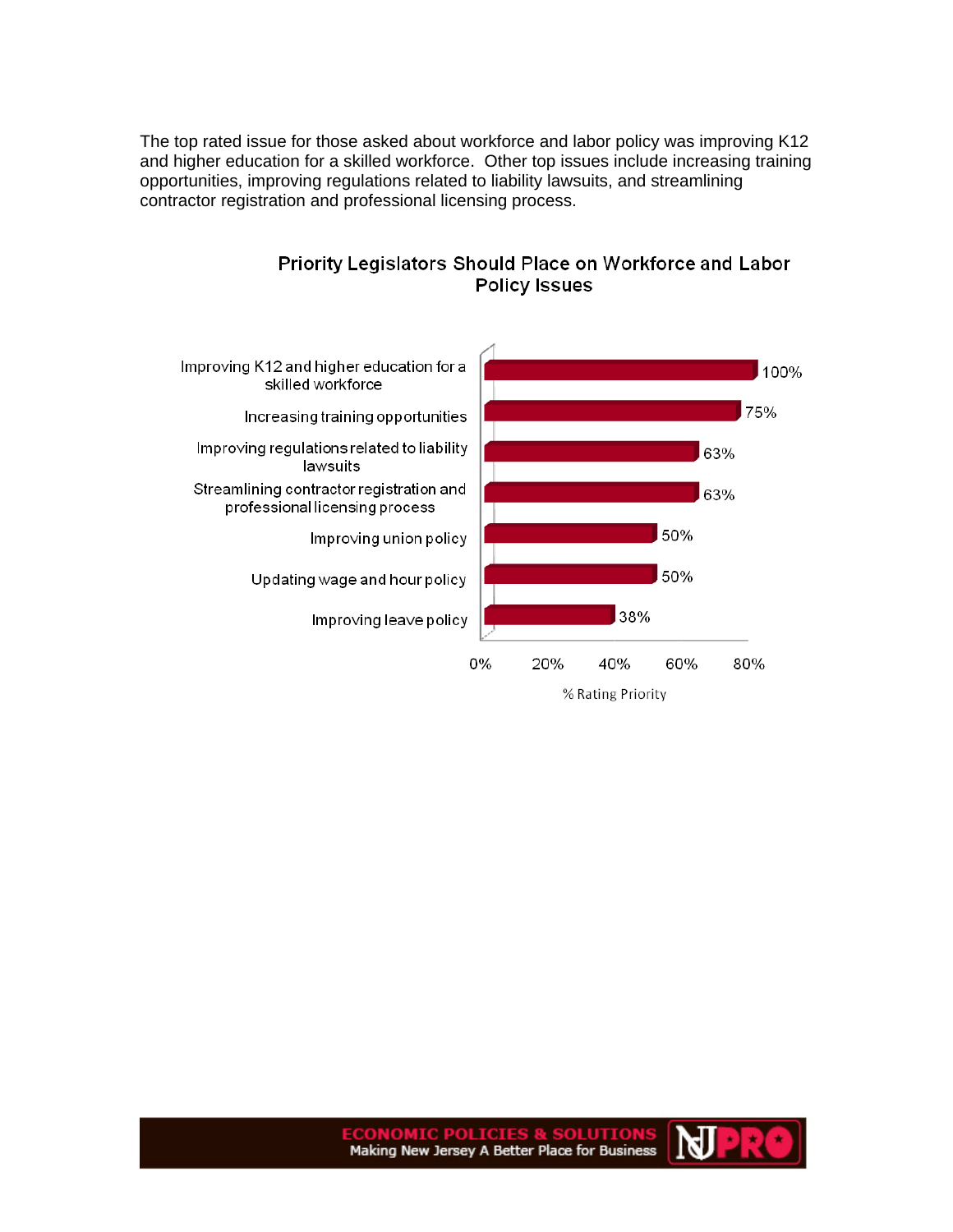For those who were asked about healthcare policy, the issues that they think legislators should place high priority on over the next year are improving affordability of health insurance coverage and enhancing the quality of healthcare.



Priority Legislators Should Place on Healthcare Policy **Issues** 



M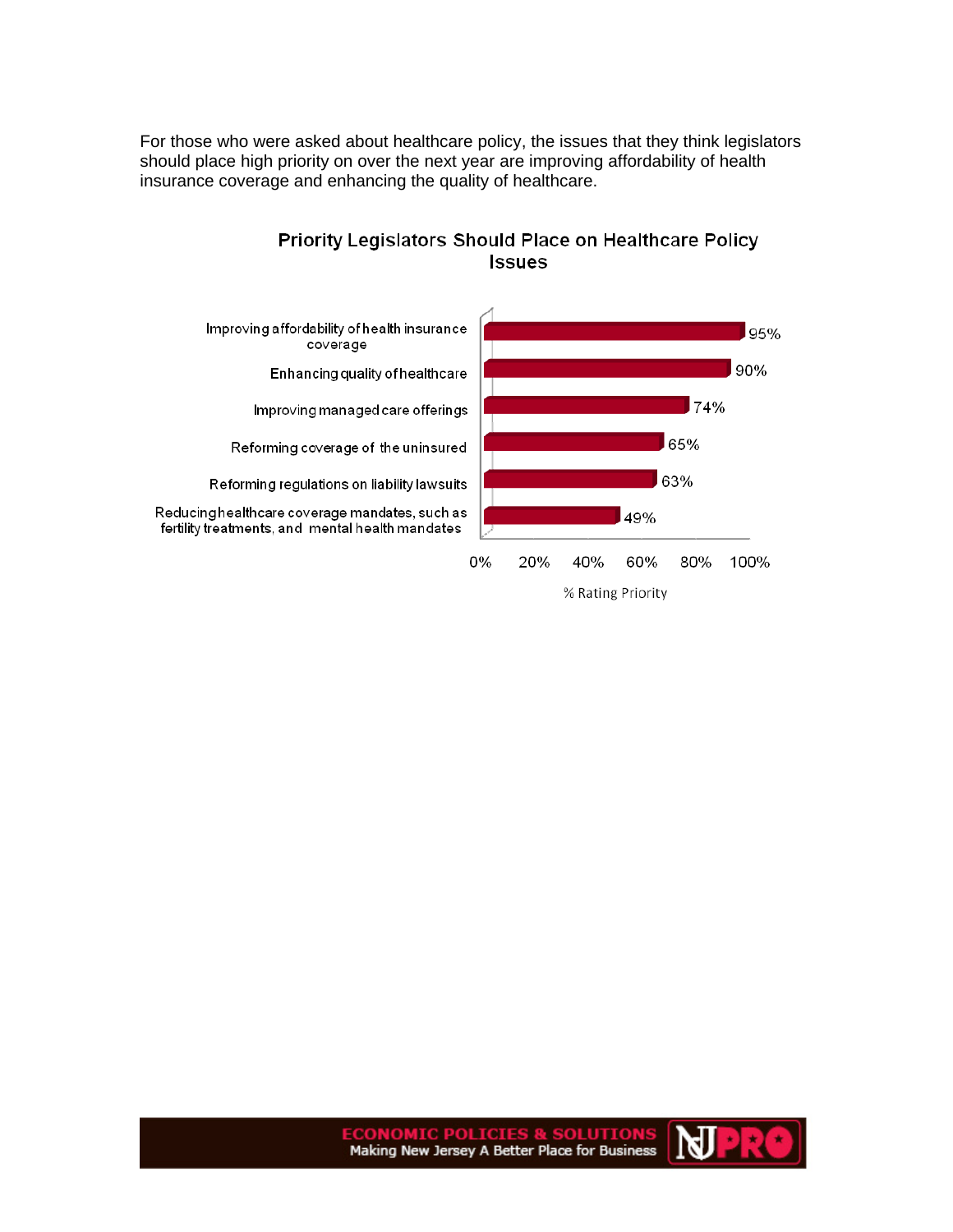Among those asked about capital and infrastructure policy, almost two-thirds (63%) cited improving the cost of transporting goods as an issue on which legislators should place a high priority in the upcoming year. Other top issues include improving utility infrastructure, improving the availability of mass transportation, and improving and expanding roads and bridges infrastructure.



Priority Legislators Should Place on Capital and **Infrastructure Policy Issues** 

The respondents who were asked about environmental policy most commonly cited improving regulations on land use as an issue on which legislators should place high priority in the upcoming year. Other top issues include improving site remediation fees, reforming regulations on liability lawsuits, and improving public notification laws.



# **Priority Legislators Should Place on State Environmental**

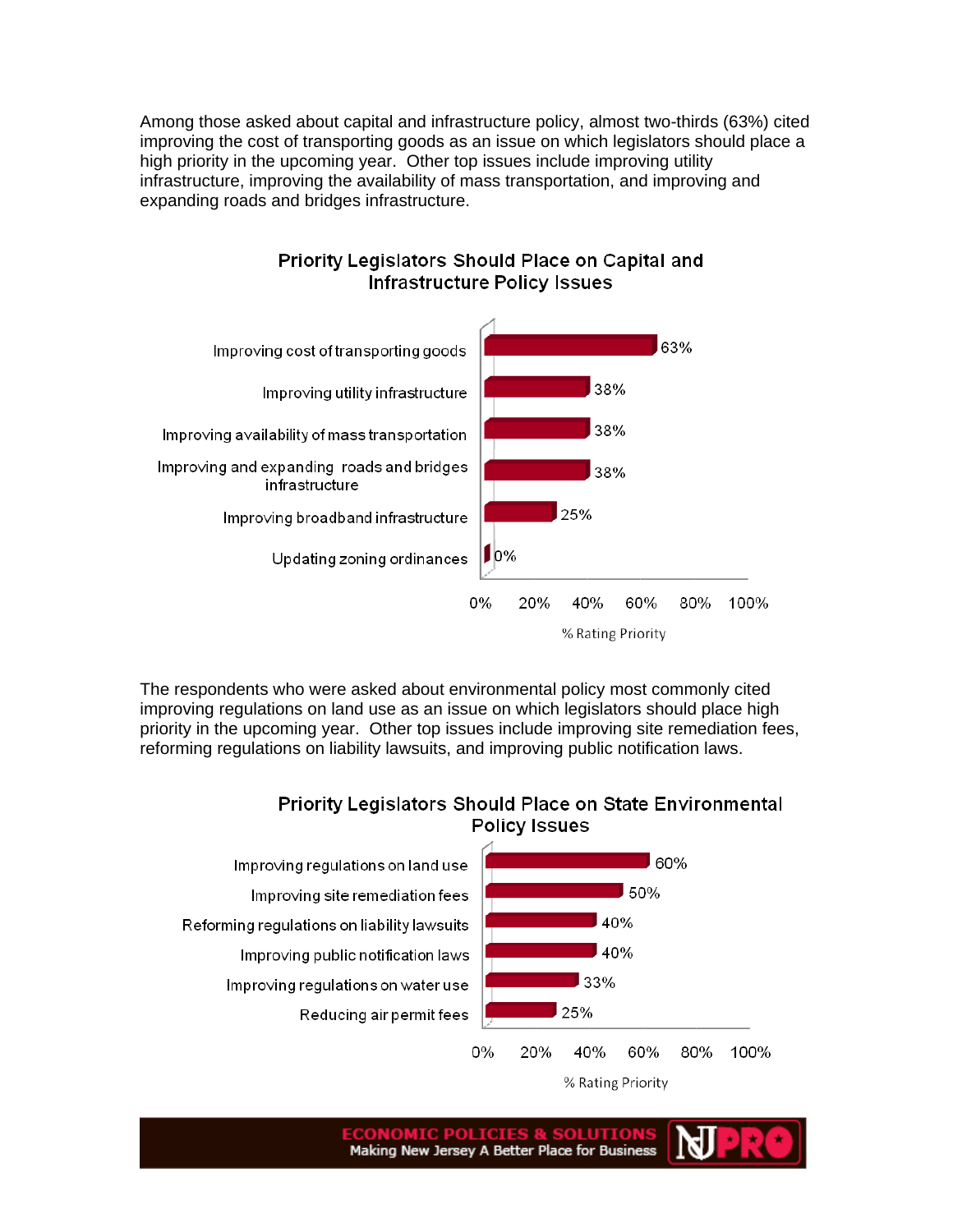#### **POLICY SUPPORTED**

The New Jersey business leaders were asked to rate the level of support from their organization on several public policy or legislative changes using a scale of one to five, where one is strongly oppose and five is strongly support.

The most strongly supported potential policy changes are capping of damages for lawsuits and low interest loans or financing assistance to small businesses.



## **Extent of Business Support of Policies**



NJ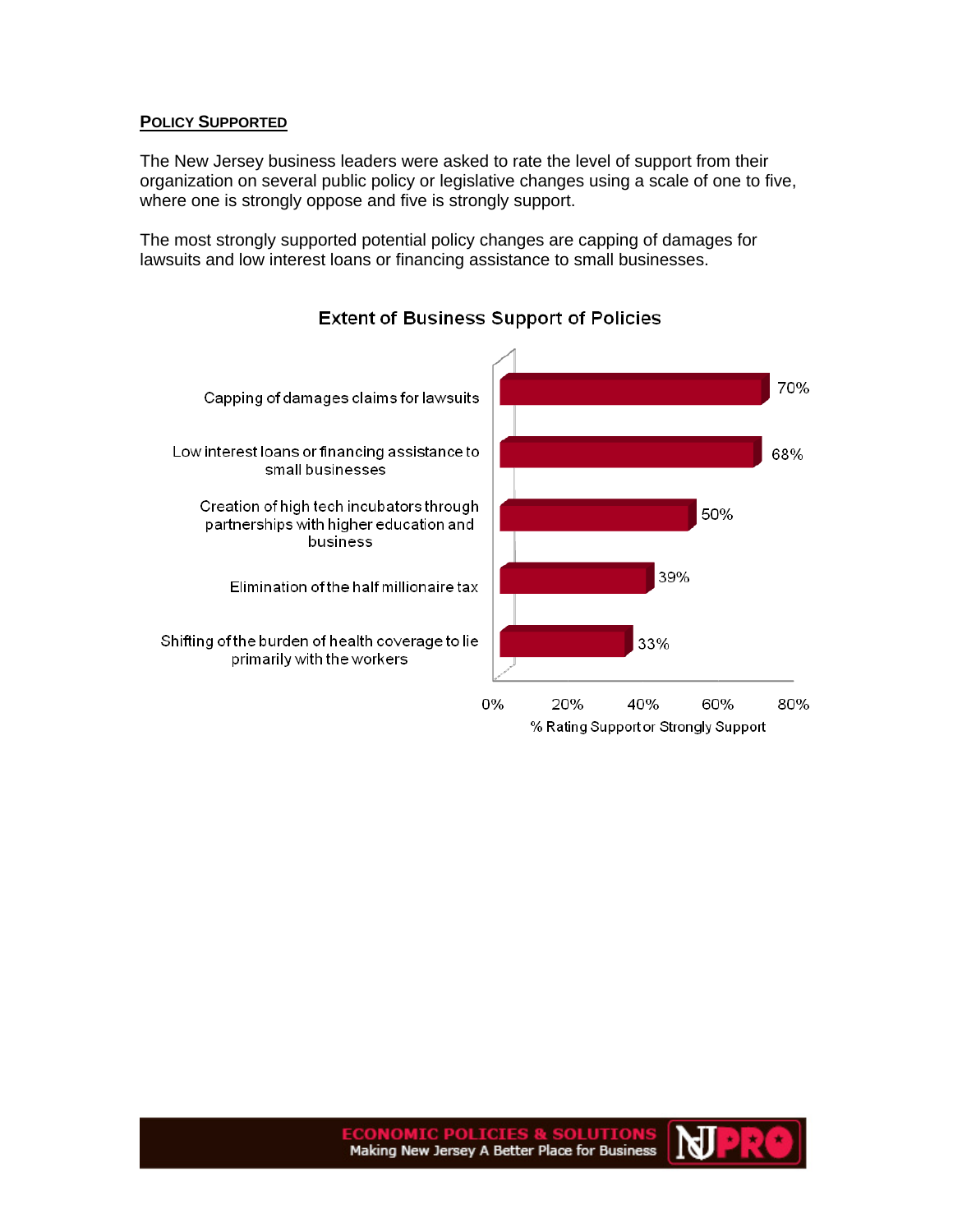The most strongly opposed potential policy change is the shifting of the burden of health coverage to lie primarily with the workers.



## **Extent of Business Opposition to Policies**

Using the same scale of one to five, where one is strongly oppose and five is strongly support, the ratings of the level of support from respondents' organizations on several public policy or legislative changes presented below.

## **Extent of Business Support of or Opposition to Policies**



Making New Jersey A Better Place for Business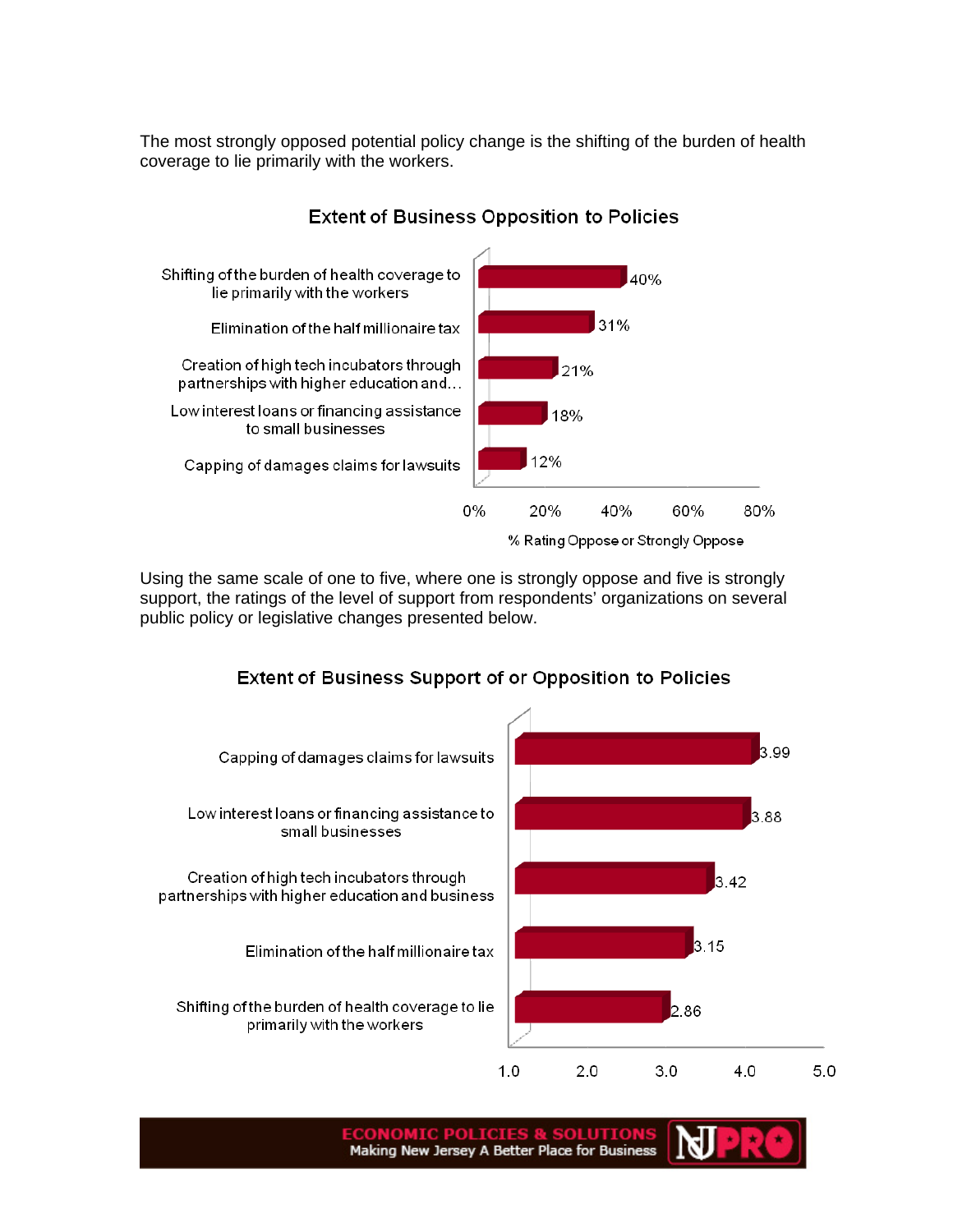

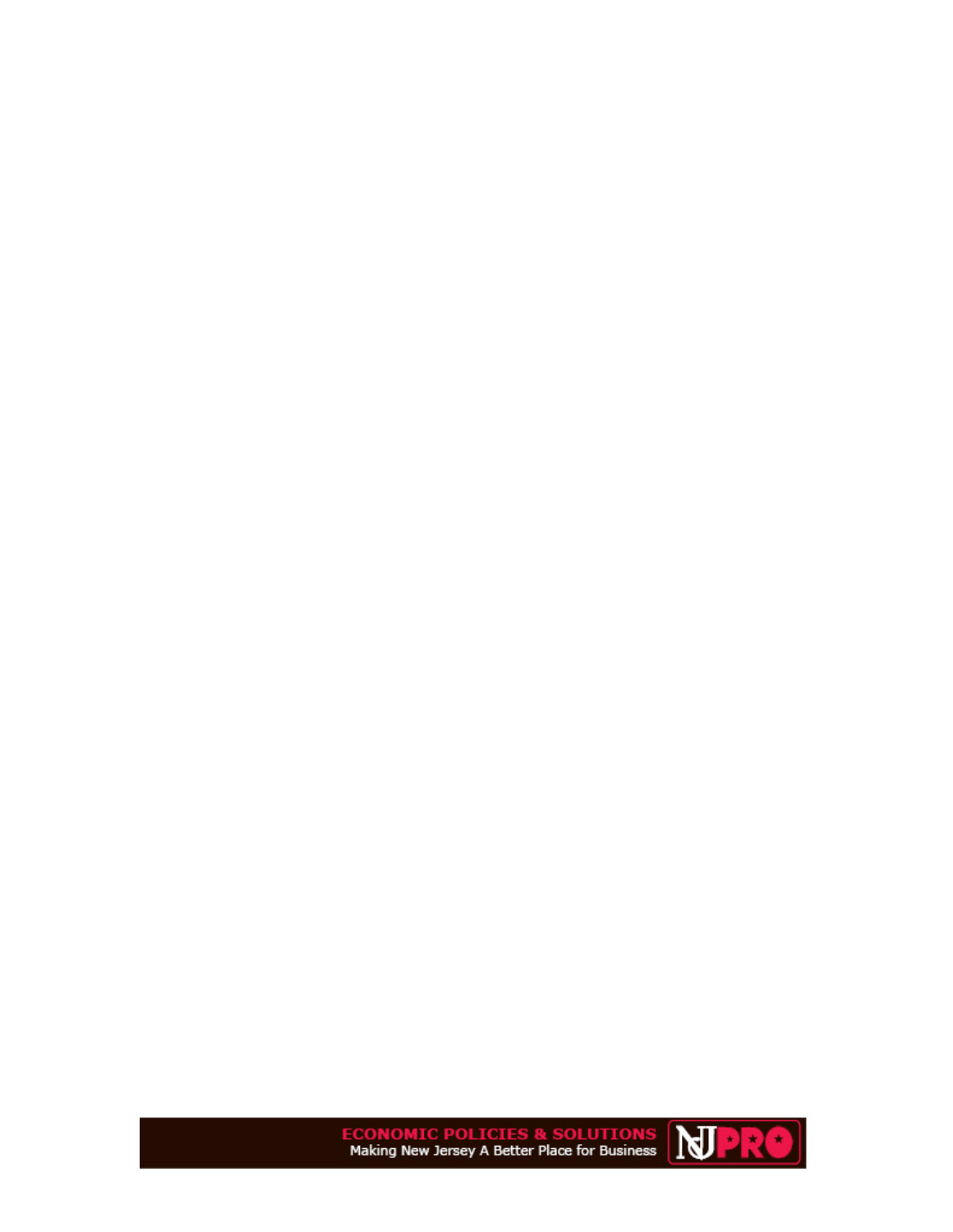When asked to select the potential policy change that they think their organization would most strongly support, low interest loans or financing assistance to small businesses and capping of damages claims for lawsuits were again the most strongly supported potential policy changes. No statistically significant differences were found by company size in the support of low interest loans or financing assistance to small businesses.



## **Most Supported Policy by Business**

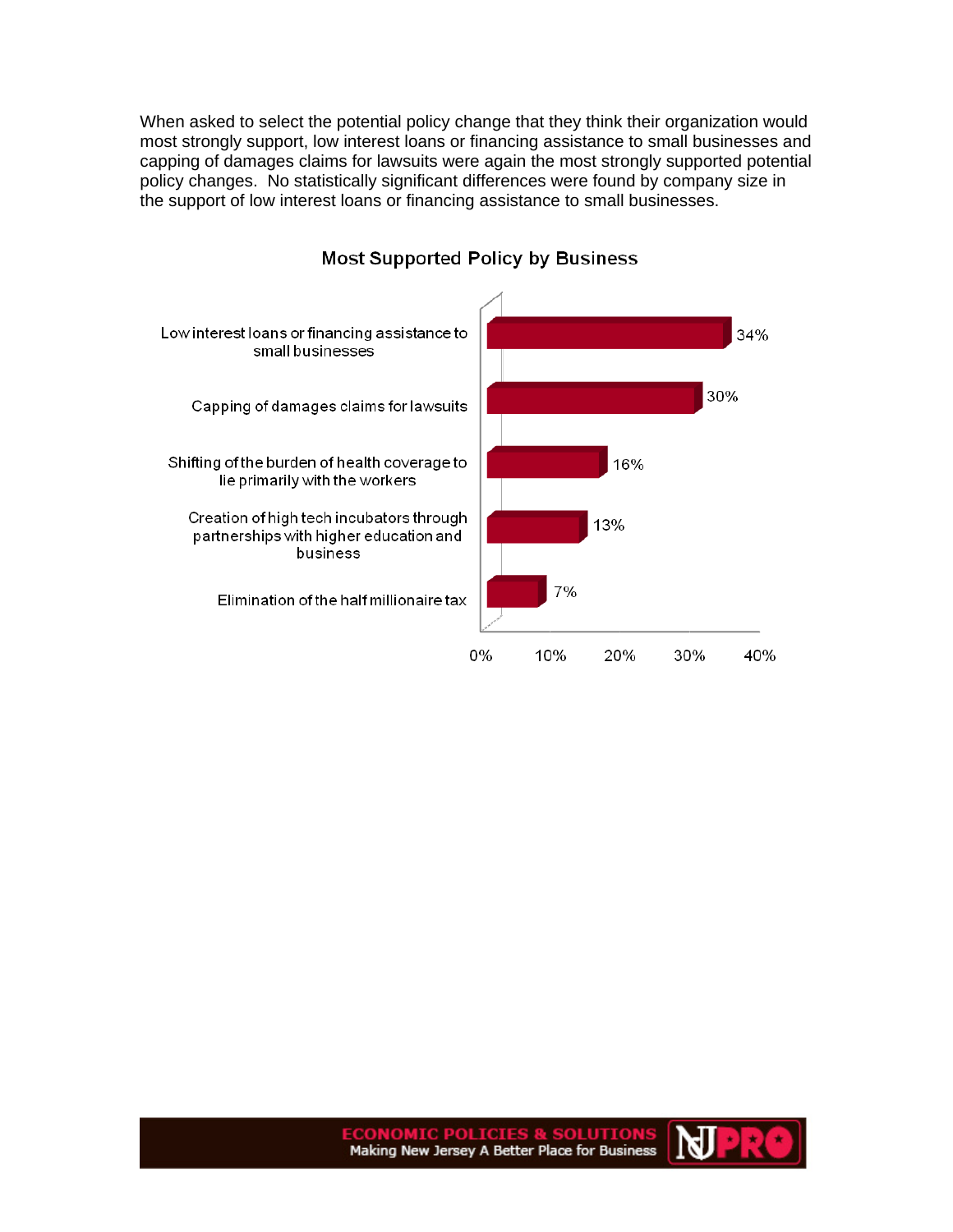#### **NEW JERSEY BUSINESS CLIMATE**

New Jersey business leaders included in this survey were asked to consider state policies affecting the business climate in New Jersey. They were asked for their opinions regarding the future state of the New Jersey business environment over the next five years, assuming that the current policies remain the same. Well over one-third (42%) of respondents believe that the New Jersey business climate will digress over the next five years, almost one-third (32%) believe that it will stay the same, and about onequarter (26%) believe that it will improve over the next five years.

**Business Climate Change** 



Almost one-half (48%) of respondents are likely to recommend New Jersey to other companies as a place to do business. However, over one-third (35%) of the New Jersey business leaders are not likely to recommend New Jersey to other companies as a place to do business.





Making New Jersey A Better Place for Business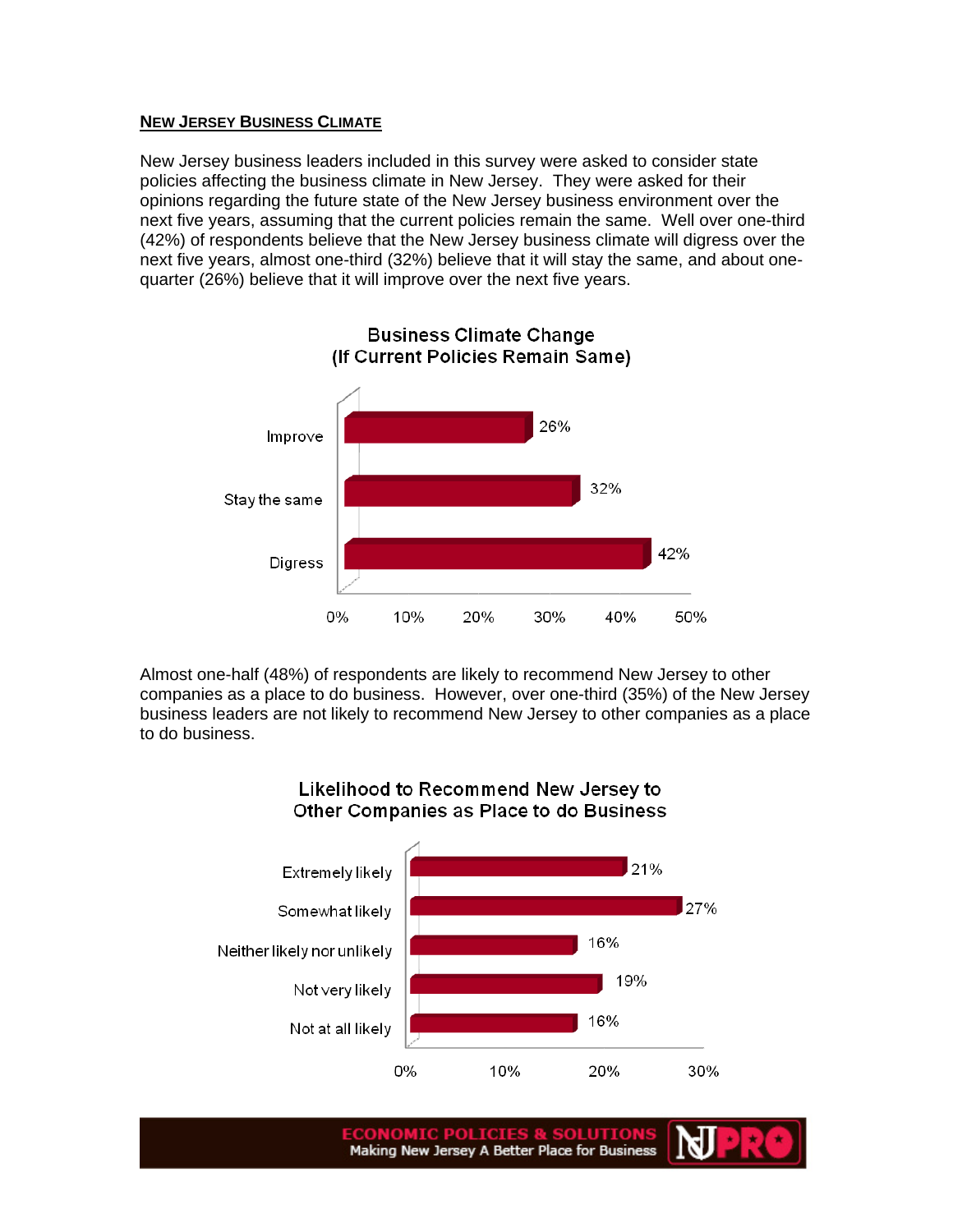The likeliness to recommend New Jersey to other companies as a place to do business varies by geographic region. Those in northern New Jersey are much more likely than those in central or southern New Jersey to recommend New Jersey as a place to do business.



Likely to Recommend New Jersey as a Place to Do Business



NJ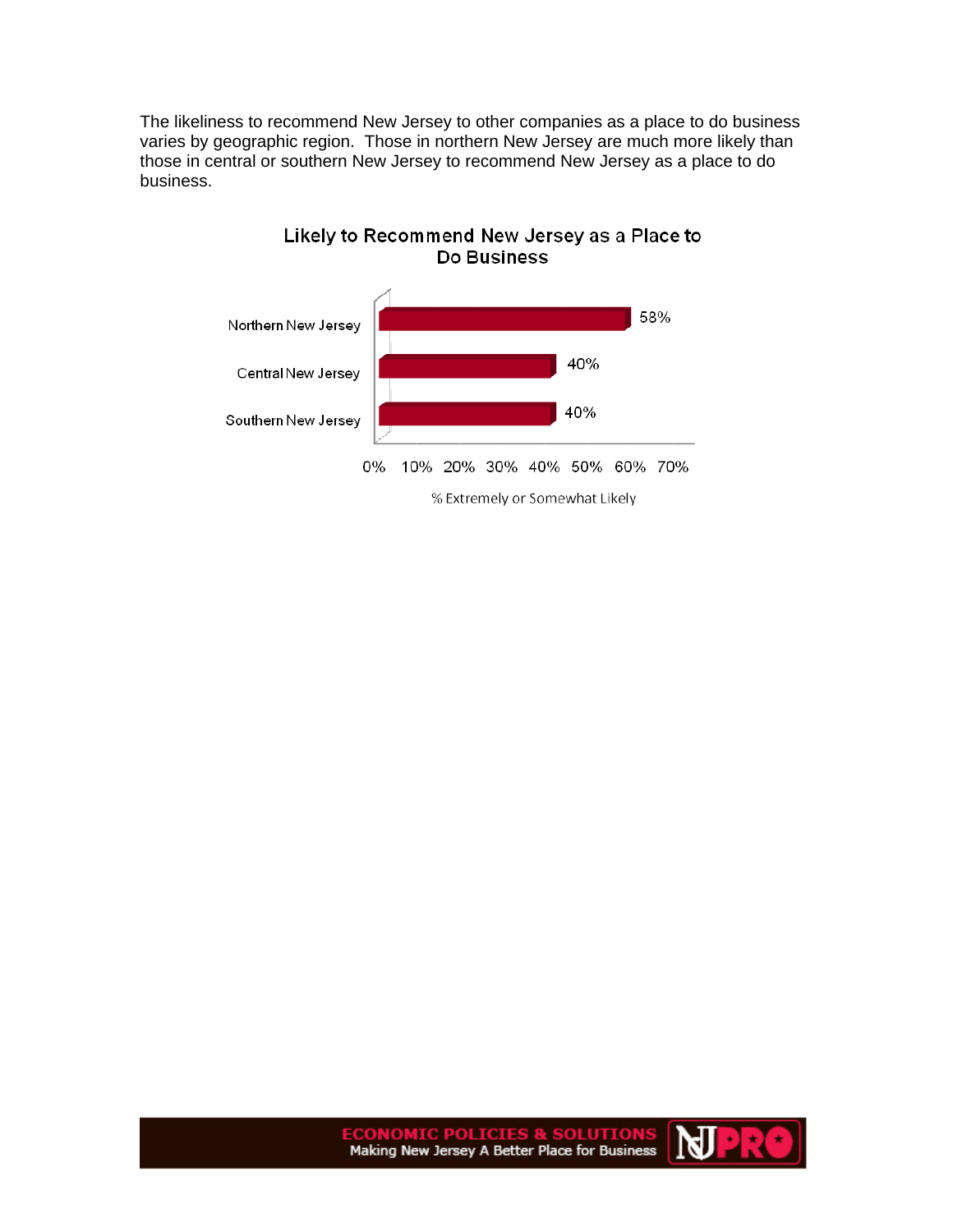#### **RELOCATING AND/OR EXPANDING**

The New Jersey business leaders were asked whether their organization's New Jersey locations have ever considered relocating and/or expanding within New Jersey or beyond. Over one-half (52%) of respondents state that their organization's New Jersey locations have considered relocating and/or expanding within New Jersey or beyond.



## **Consideration of Relocating and/or Expanding**

When asked where their organizations have considered relocating, over one-half (63%) have considered relocating within New Jersey, almost one-half (48%) have considered relocating to another state, and another 9% have considered relocating to another country.





Making New Jersey A Better Place for Business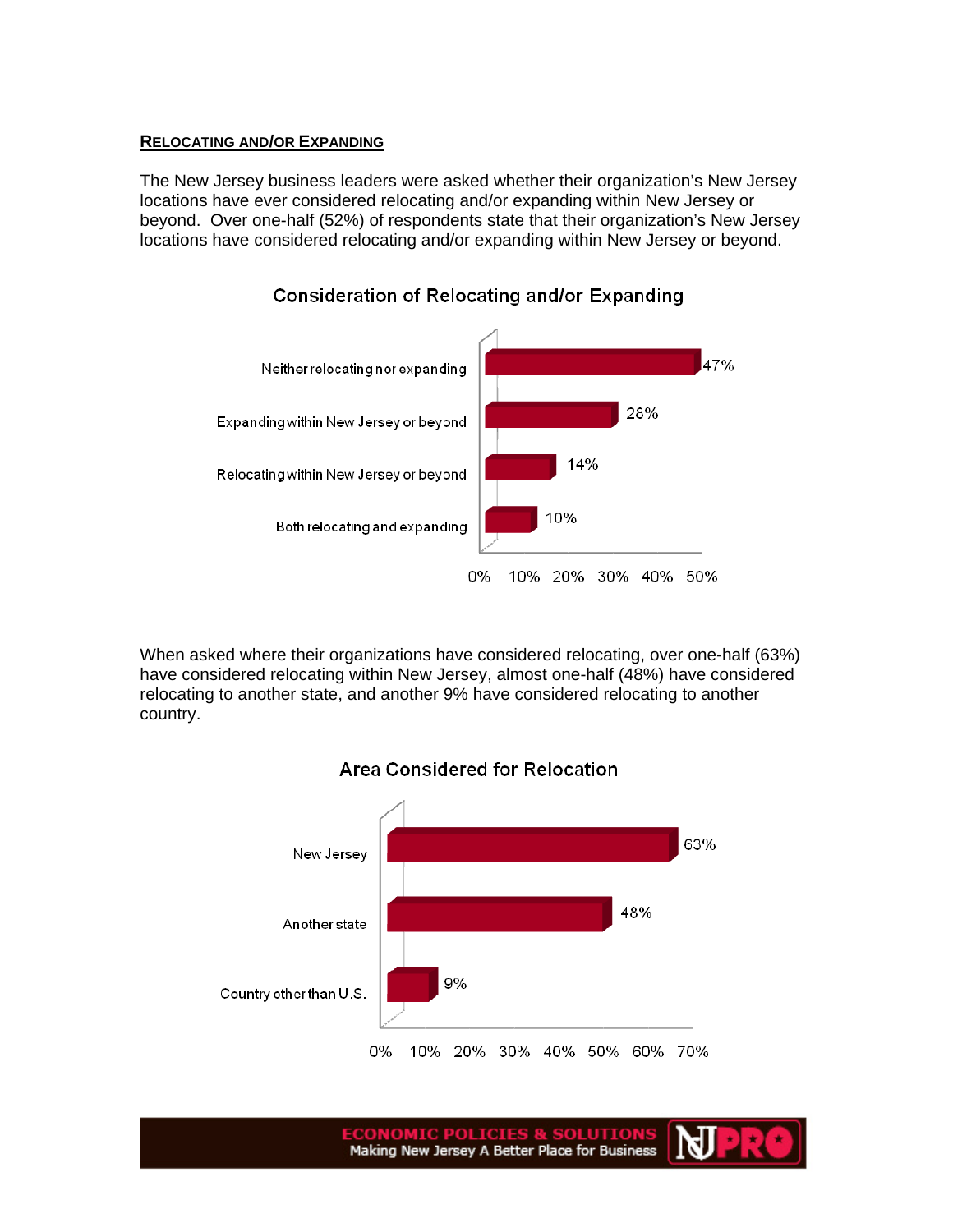Of those whose organizations have considered relocating within New Jersey, over onehalf (53%) have considered relocating to central New Jersey, 41% have considered relocating to northern New Jersey, and 13% have considered relocating to southern New Jersey.



**Geographic Area Considered for Relocation Within New Jersey** 

Of those whose organizations have considered relocating to other states outside of New Jersey, the most popularly considered states include Connecticut, Pennsylvania, Delaware, and South Carolina. Other states considered for relocation include Florida, New York, North Carolina, Texas, Alabama, Maryland, and Virginia.

| <b>Other States Considered for</b><br><b>Relocation</b> |     |  |  |  |
|---------------------------------------------------------|-----|--|--|--|
| Connecticut                                             | 25% |  |  |  |
| Pennsylvania                                            | 25% |  |  |  |
| <b>Delaware</b>                                         | 19% |  |  |  |
| South Carolina                                          | 19% |  |  |  |
| Florida                                                 | 13% |  |  |  |
| <b>New York</b>                                         | 13% |  |  |  |
| <b>North Carolina</b>                                   | 13% |  |  |  |
| Texas                                                   | 13% |  |  |  |
| Alabama                                                 | 6%  |  |  |  |
| Maryland                                                | 6%  |  |  |  |
| Virginia                                                | 6%  |  |  |  |

NJ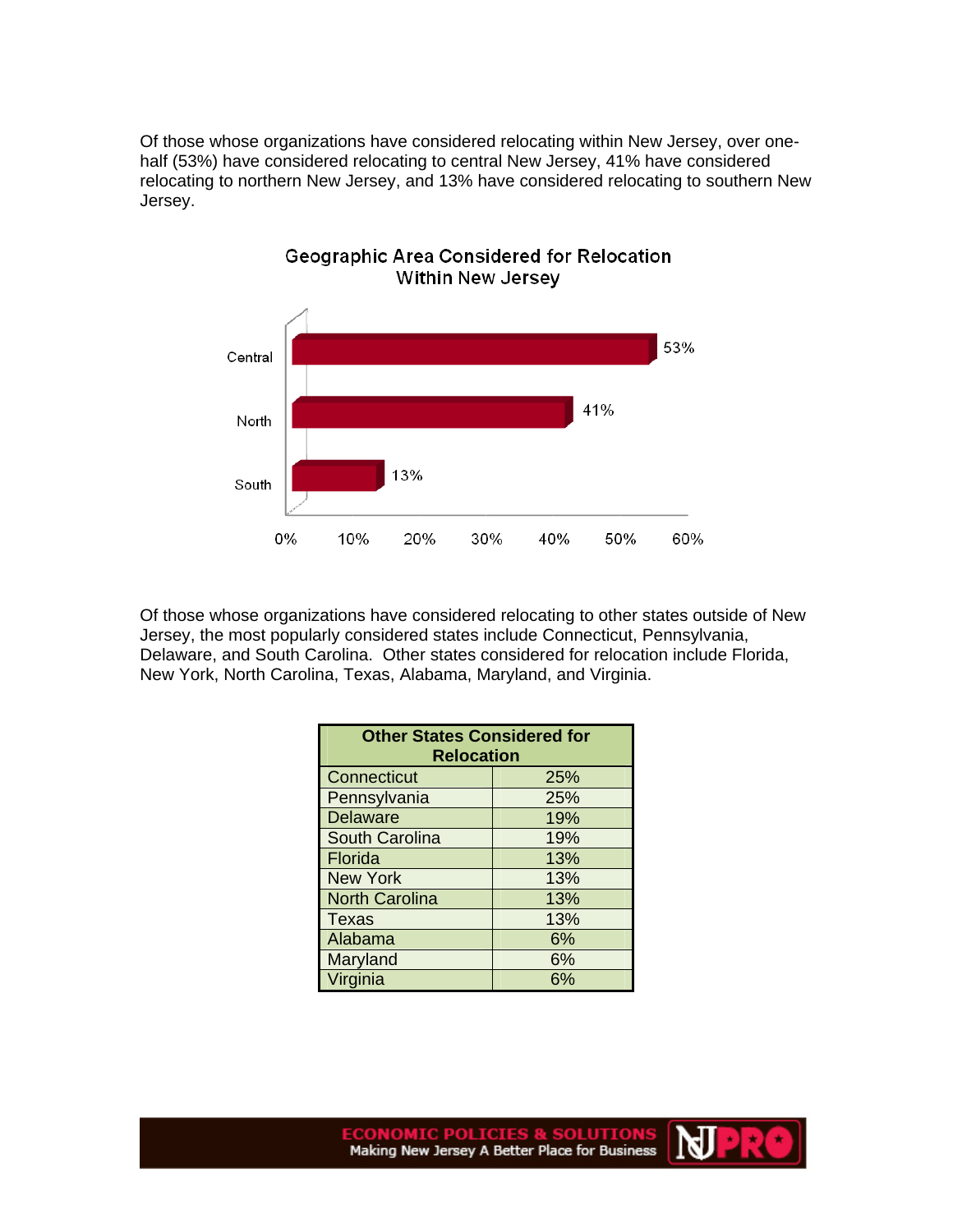When asked where their organizations have considered expanding, over one-half (59%) have considered expanding within New Jersey, over one-half (52%) have considered expanding in another state, and another 14% have considered expanding in another country.



## **Area Considered for Expansion**

Of those whose organizations have considered expanding within New Jersey, over onehalf (55%) have considered expanding to central New Jersey, 43% have considered expanding to northern New Jersey, and 39% have considered expanding to southern New Jersey.

**Geographic Area Considered for Expansion** 



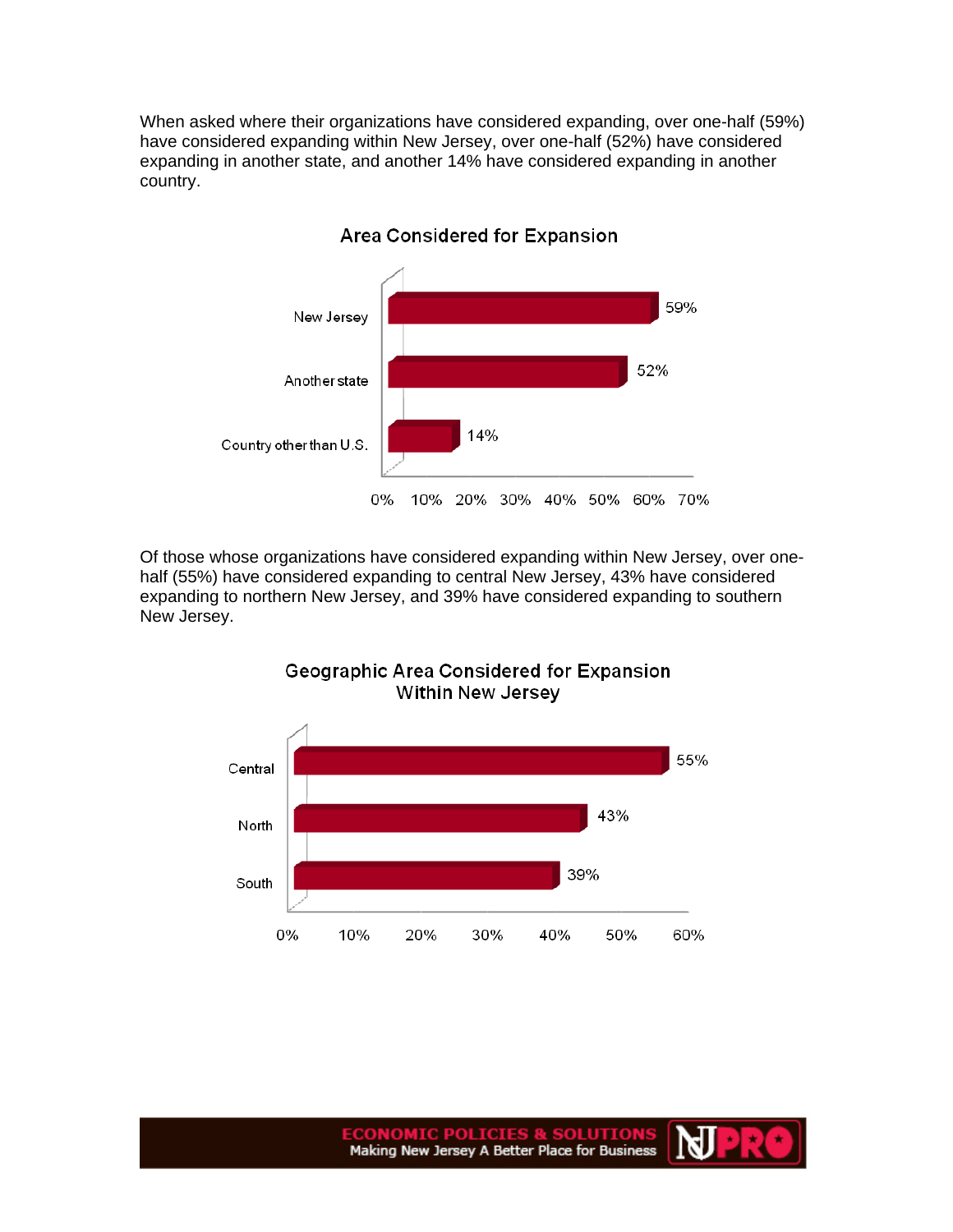Of those whose organizations have considered expanding to other states outside of New Jersey, the most popularly considered states include Delaware, Pennsylvania, Connecticut, New York, Florida, and North Carolina. Other states considered for expansion include Maryland, Nevada, Alabama, California, Georgia, Maine, Michigan, Ohio, South Carolina, and Virginia.

| <b>Other States Considered for</b> |     |  |  |  |  |  |
|------------------------------------|-----|--|--|--|--|--|
| <b>Expanding</b>                   |     |  |  |  |  |  |
| <b>Delaware</b>                    | 35% |  |  |  |  |  |
| Pennsylvania                       | 30% |  |  |  |  |  |
| Connecticut                        | 22% |  |  |  |  |  |
| <b>New York</b>                    | 17% |  |  |  |  |  |
| Florida                            | 13% |  |  |  |  |  |
| <b>North Carolina</b>              | 13% |  |  |  |  |  |
| Maryland                           | 9%  |  |  |  |  |  |
| Nevada                             | 9%  |  |  |  |  |  |
| Alabama                            | 4%  |  |  |  |  |  |
| California                         | 4%  |  |  |  |  |  |
| Georgia                            | 4%  |  |  |  |  |  |
| Maine                              | 4%  |  |  |  |  |  |
| Michigan                           | 4%  |  |  |  |  |  |
| Ohio                               | 4%  |  |  |  |  |  |
| <b>South Carolina</b>              | 4%  |  |  |  |  |  |
| Virginia                           | 4%  |  |  |  |  |  |

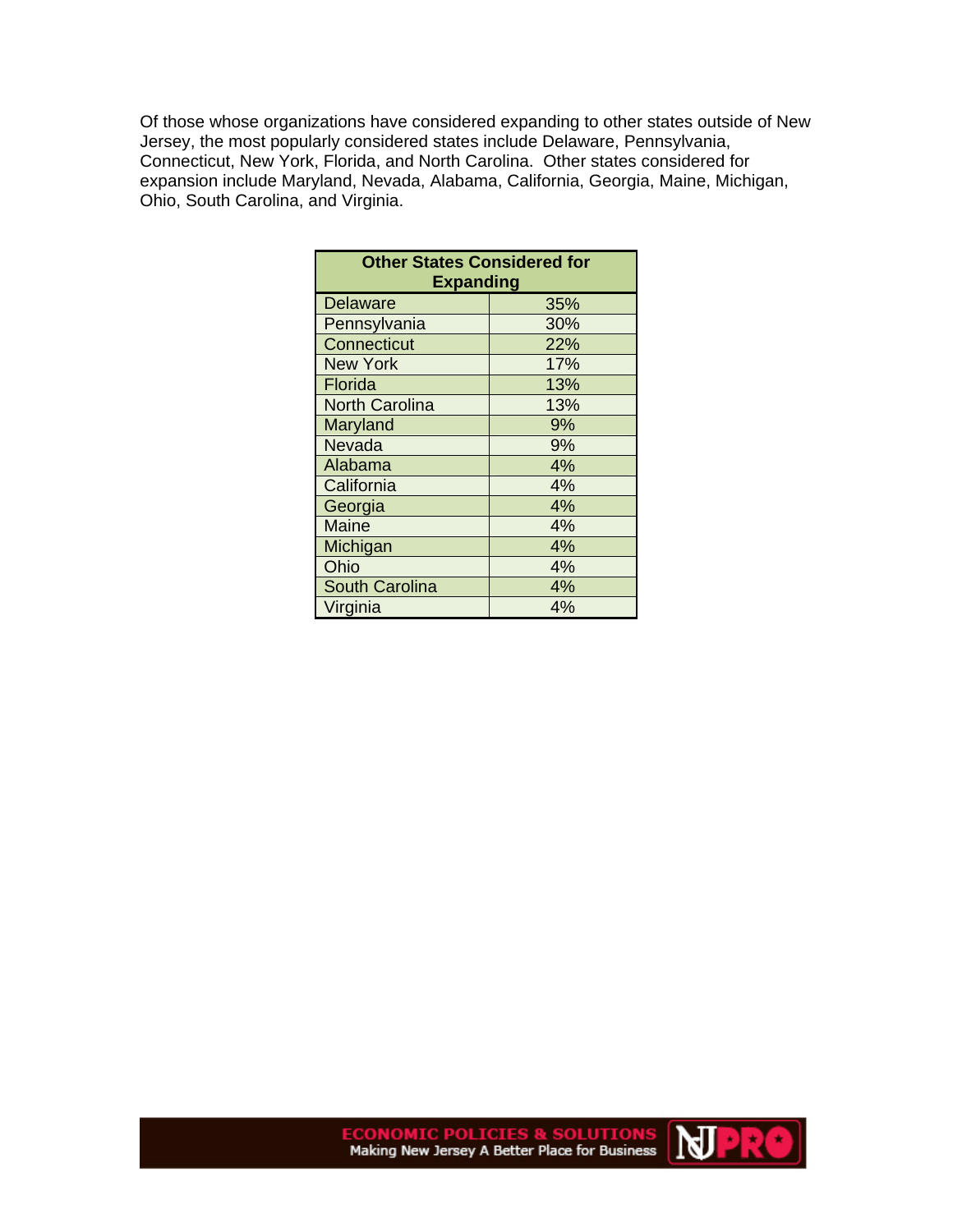#### **MOST AND LEAST BUSINESS-FRIENDLY STATES**

The New Jersey business leaders were asked which state they consider to be the most business-friendly. Delaware is the most commonly cited state, cited by 23% of respondents as the most business-friendly state. New Jersey is the second most cited state, cited by 19% as the most business-friendly state. Other commonly cited states include New York, Florida, Pennsylvania, North Carolina, California, Nevada, South Carolina, and Texas.

| <b>Most Business-Friendly State</b> |     |  |  |  |
|-------------------------------------|-----|--|--|--|
| <b>Delaware</b>                     | 23% |  |  |  |
| <b>New Jersey</b>                   | 19% |  |  |  |
| <b>New York</b>                     | 9%  |  |  |  |
| Florida                             | 7%  |  |  |  |
| Pennsylvania                        | 6%  |  |  |  |
| <b>North Carolina</b>               | 5%  |  |  |  |
| California                          | 4%  |  |  |  |
| Nevada                              | 4%  |  |  |  |
| <b>South Carolina</b>               | 3%  |  |  |  |
| <b>Texas</b>                        | 3%  |  |  |  |
| Maryland                            | 2%  |  |  |  |
| Georgia                             | 2%  |  |  |  |
| <b>Hawaii</b>                       | 2%  |  |  |  |
| Virginia                            | 2%  |  |  |  |
| Connecticut                         | 1%  |  |  |  |
| lowa                                | 1%  |  |  |  |
| Alaska                              | 1%  |  |  |  |
| Colorado                            | 1%  |  |  |  |
| Kentucky                            | 1%  |  |  |  |
| <b>Massachusetts</b>                | 1%  |  |  |  |
| Michigan                            | 1%  |  |  |  |
| <b>New Hampshire</b>                | 1%  |  |  |  |
| Ohio                                | 1%  |  |  |  |
| <b>South Dakota</b>                 | 1%  |  |  |  |
| Utah                                | 1%  |  |  |  |
| Vermont                             | 1%  |  |  |  |
| Washington, D.C.                    | 1%  |  |  |  |
| <b>Wisconsin</b>                    | 1%  |  |  |  |
| Wyoming                             | 1%  |  |  |  |

 $\mathbb N$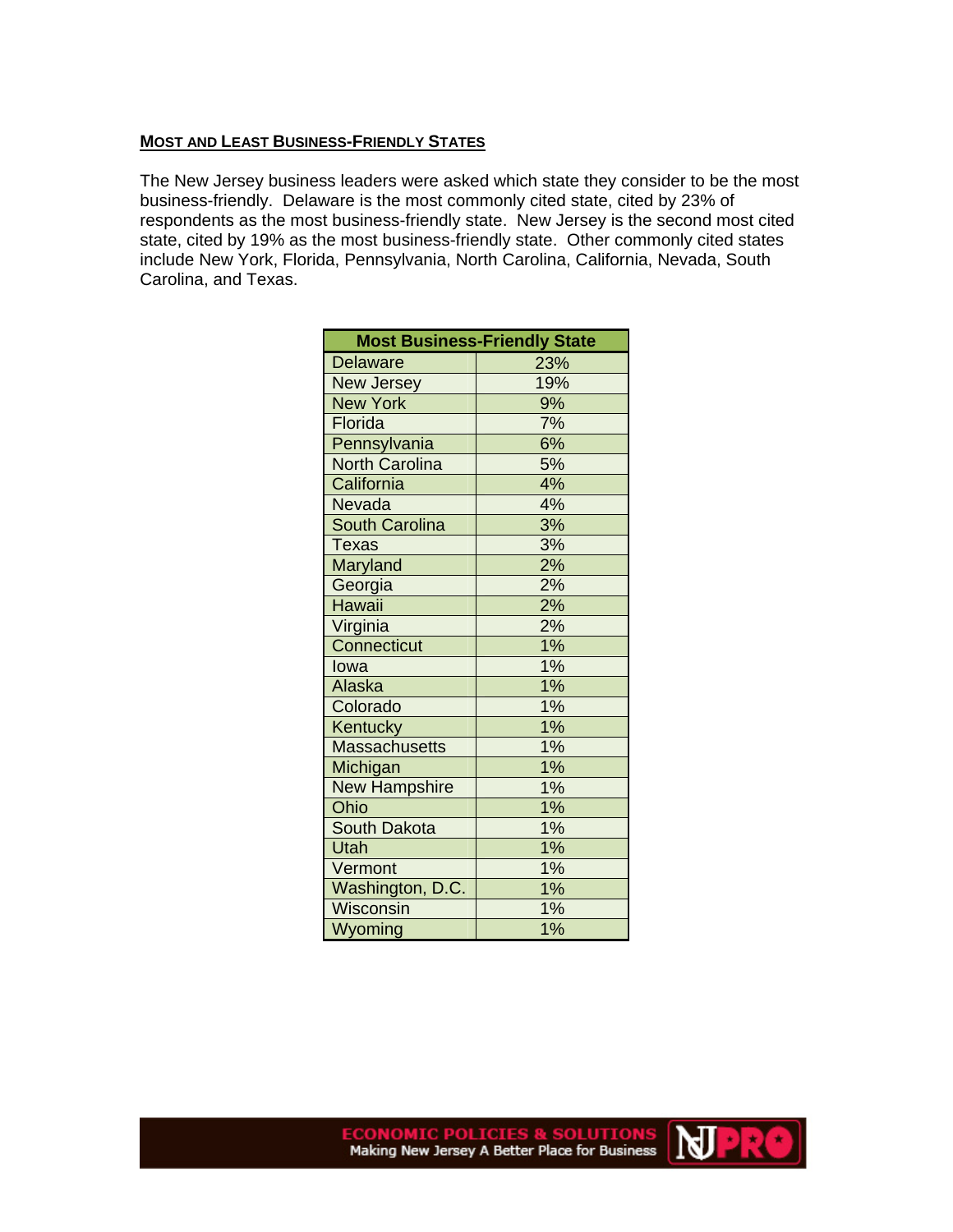The state perceived to be the most business-friendly varies by the geographic region of the respondent's work site. Those in southern and central New Jersey consider Delaware to be the most business-friendly state, while those in northern New Jersey consider New Jersey to be the most business-friendly state.

Those in northern New Jersey are much more likely than those in central or southern New Jersey to consider New Jersey the most business-friendly state. Approximately one-quarter (24%) of those working in northern New Jersey consider New Jersey to be the most business-friendly state, compared to 17% of those in central New Jersey, and only 9% of those in southern New Jersey.

Almost one-half (47%) of those working in southern New Jersey consider Delaware to be the most business-friendly state, compared to one-quarter (25%) of those in central New Jersey, and only 11% of those in northern New Jersey.

| <b>Most Business-Friendly State by Geographic Region</b> |                                                                  |        |               |  |  |  |  |
|----------------------------------------------------------|------------------------------------------------------------------|--------|---------------|--|--|--|--|
|                                                          | <b>Northern New</b><br><b>Central New</b><br><b>Southern New</b> |        |               |  |  |  |  |
|                                                          | <b>Jersey</b>                                                    | Jersey | <b>Jersey</b> |  |  |  |  |
| <b>Delaware</b>                                          | 11%                                                              | 25%    | 47%           |  |  |  |  |
| <b>New Jersey</b>                                        | 24%                                                              | 17%    | 9%            |  |  |  |  |
| <b>New York</b>                                          | 16%                                                              | 4%     | 0%            |  |  |  |  |
| Florida                                                  | 9%                                                               | 8%     | 0%            |  |  |  |  |
| Pennsylvania                                             | 5%                                                               | 8%     | 6%            |  |  |  |  |
| <b>North Carolina</b>                                    | 1%                                                               | 8%     | 9%            |  |  |  |  |
| California                                               | 4%                                                               | 2%     | 6%            |  |  |  |  |
| <b>Nevada</b>                                            | 3%                                                               | 6%     | 3%            |  |  |  |  |
| <b>South Carolina</b>                                    | 4%                                                               | 4%     | 0%            |  |  |  |  |
| <b>Texas</b>                                             | 1%                                                               | 8%     | 0%            |  |  |  |  |
| Maryland                                                 | 4%                                                               | 2%     | 0%            |  |  |  |  |
| Georgia                                                  | 1%                                                               | 2%     | 3%            |  |  |  |  |
| <b>Hawaii</b>                                            | 4%                                                               | 0%     | 0%            |  |  |  |  |
| Virginia                                                 | 1%                                                               | 2%     | 3%            |  |  |  |  |
| Connecticut                                              | 3%                                                               | 0%     | 0%            |  |  |  |  |
| lowa                                                     | 0%                                                               | 2%     | 3%            |  |  |  |  |
| Alaska                                                   | 0%                                                               | 2%     | 0%            |  |  |  |  |
| Colorado                                                 | 0%                                                               | 0%     | 3%            |  |  |  |  |
| Kentucky                                                 | 1%                                                               | 0%     | $0\%$         |  |  |  |  |
| <b>Massachusetts</b>                                     | 1%                                                               | 0%     | 0%            |  |  |  |  |
| Michigan                                                 | 1%                                                               | 0%     | 0%            |  |  |  |  |
| <b>New Hampshire</b>                                     | 0%                                                               | 0%     | 3%            |  |  |  |  |
| Ohio                                                     | 0%                                                               | 0%     | 3%            |  |  |  |  |
| <b>South Dakota</b>                                      | 0%                                                               | 2%     | 0%            |  |  |  |  |
| Utah                                                     | 0%                                                               | 2%     | 0%            |  |  |  |  |
| Vermont                                                  | 1%                                                               | 0%     | 0%            |  |  |  |  |
| Washington,<br>D.C.                                      | 1%                                                               | 0%     | 0%            |  |  |  |  |
| Wisconsin                                                | 1%                                                               | 0%     | 0%            |  |  |  |  |
| Wyoming                                                  | 1%                                                               | 0%     | 0%            |  |  |  |  |

ECONOMIC POLICIES & SOLUTIONS<br>Making New Jersey A Better Place for Business

NJ.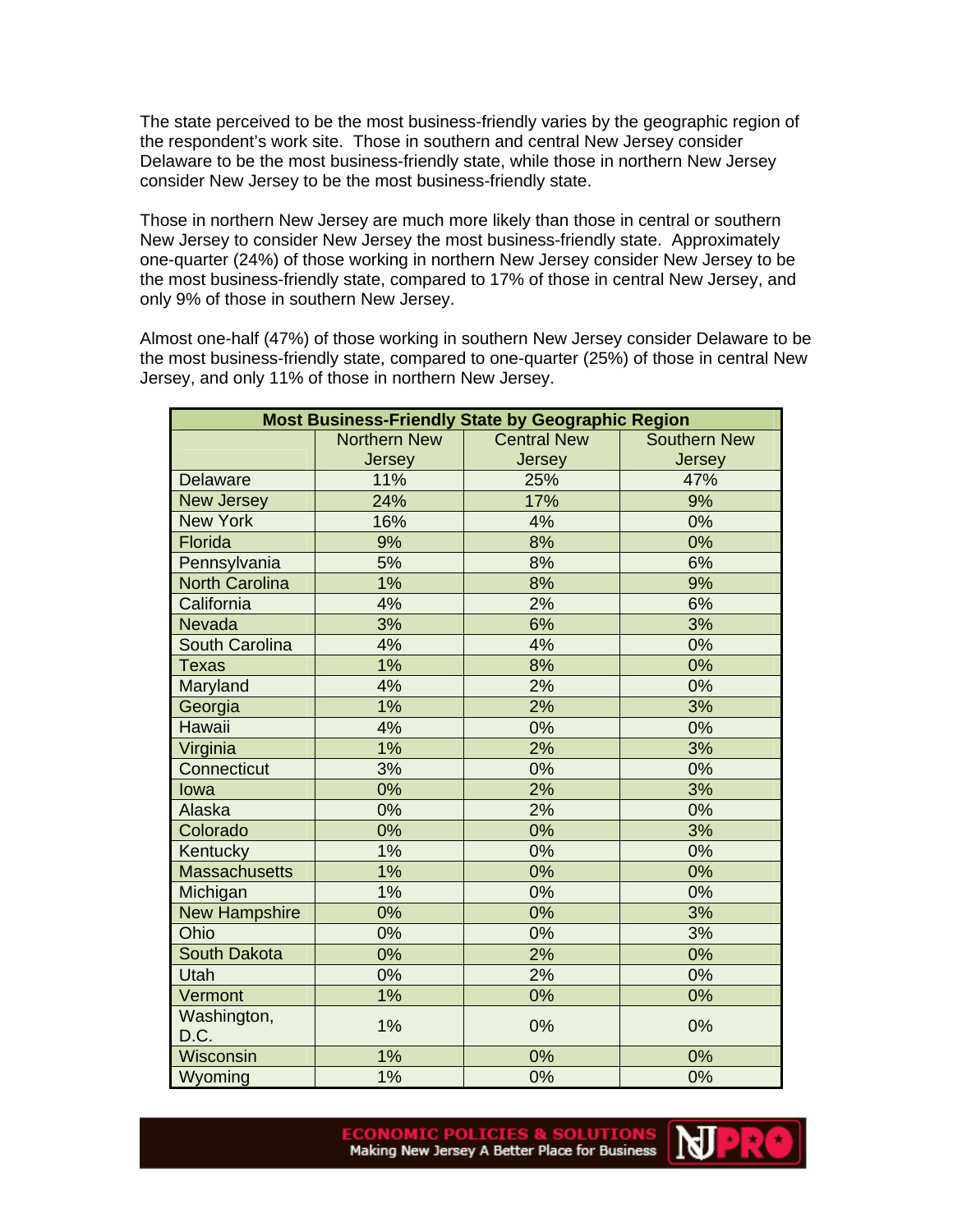Respondents were also asked which state they consider to be the least businessfriendly. New Jersey is the most commonly cited state, cited by 45% of respondents as the least business-friendly state. New York and California are the second and third most cited state, cited by 25% and 12% of respondents, respectively, as the least businessfriendly state. Other commonly cited states include Florida and Pennsylvania.

| <b>Least Business-Friendly State</b> |     |  |  |  |
|--------------------------------------|-----|--|--|--|
| <b>New Jersey</b>                    | 45% |  |  |  |
| <b>New York</b>                      | 25% |  |  |  |
| California                           | 12% |  |  |  |
| Florida                              | 3%  |  |  |  |
| Pennsylvania                         | 3%  |  |  |  |
| Alabama                              | 2%  |  |  |  |
| Alaska                               | 1%  |  |  |  |
| Connecticut                          | 1%  |  |  |  |
| <b>Delaware</b>                      | 1%  |  |  |  |
| Idaho                                | 1%  |  |  |  |
| <b>Illinois</b>                      | 1%  |  |  |  |
| Maryland                             | 1%  |  |  |  |
| Michigan                             | 1%  |  |  |  |
| Minnesota                            | 1%  |  |  |  |
| Nevada                               | 1%  |  |  |  |
| <b>North Dakota</b>                  | 1%  |  |  |  |
| Ohio                                 | 1%  |  |  |  |
| <b>South Carolina</b>                | 1%  |  |  |  |
| Virginia                             | 1%  |  |  |  |
| Wisconsin                            | 1%  |  |  |  |
| Wyoming                              | 1%  |  |  |  |

 $\mathbb N$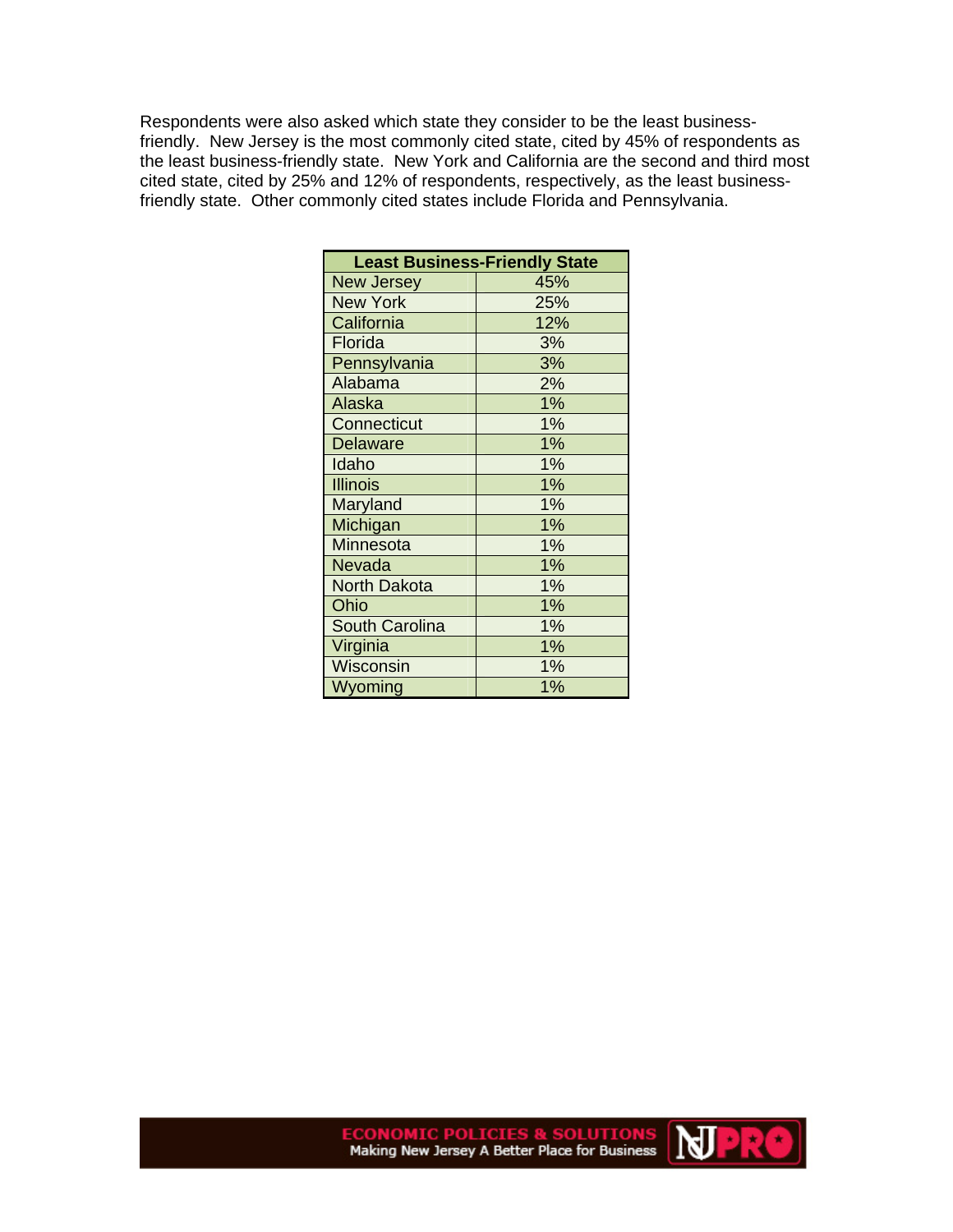#### **QUESTIONNAIRE**

Hello, my name is The calling from Market Connections. We're conducting a survey to better understand some of the aspects of operating and maintaining a business in New Jersey. The survey will take about 10-15 minutes. Your responses are completely confidential and they will be analyzed only in aggregate; we are just interested in your opinions. For your participation, you can receive an executive summary of the findings. Do you have a few minutes to help us out today?

| YES | [CONTINUE]  |
|-----|-------------|
| NO. | [TERMINATE] |

#### **I. Screener Questions**

1. Do you currently own or work for a business that has at least one location in New Jersey?

| a. Yes | [CONTINUE]  |
|--------|-------------|
| b. No  | [TERMINATE] |

- 2. Which of the following describes your involvement in your organization's strategic decisions? This could involve decisions related to the future of the business like expansion, relocation or compliance with state laws and regulations. Please select all that apply.
	- a. You have direct involvement in making recommendations related to your company's strategic direction, including planning and evaluation of alternatives.

**[CONTINUE]**

- b. You make the final decision regarding your company's strategic direction.
- c. None of these.

## **[CONTINUE]**

NJ -

- 3. Which of the following most closely represents your company's function?
	- a. Trade
	- b. Transportation
	- c. Utilities
	- d. Professional or business services
	- e. Educational services
	- f. Health services
	- g. Leisure or hospitality
	- h. Manufacturing
	- i. Financial activities including finance, insurance, and real estate
	- i. Construction
	- k. **[DON'T READ]** Don't know

**ECONOMIC POLICIES & SOLUTIONS**<br>Making New Jersey A Better Place for Business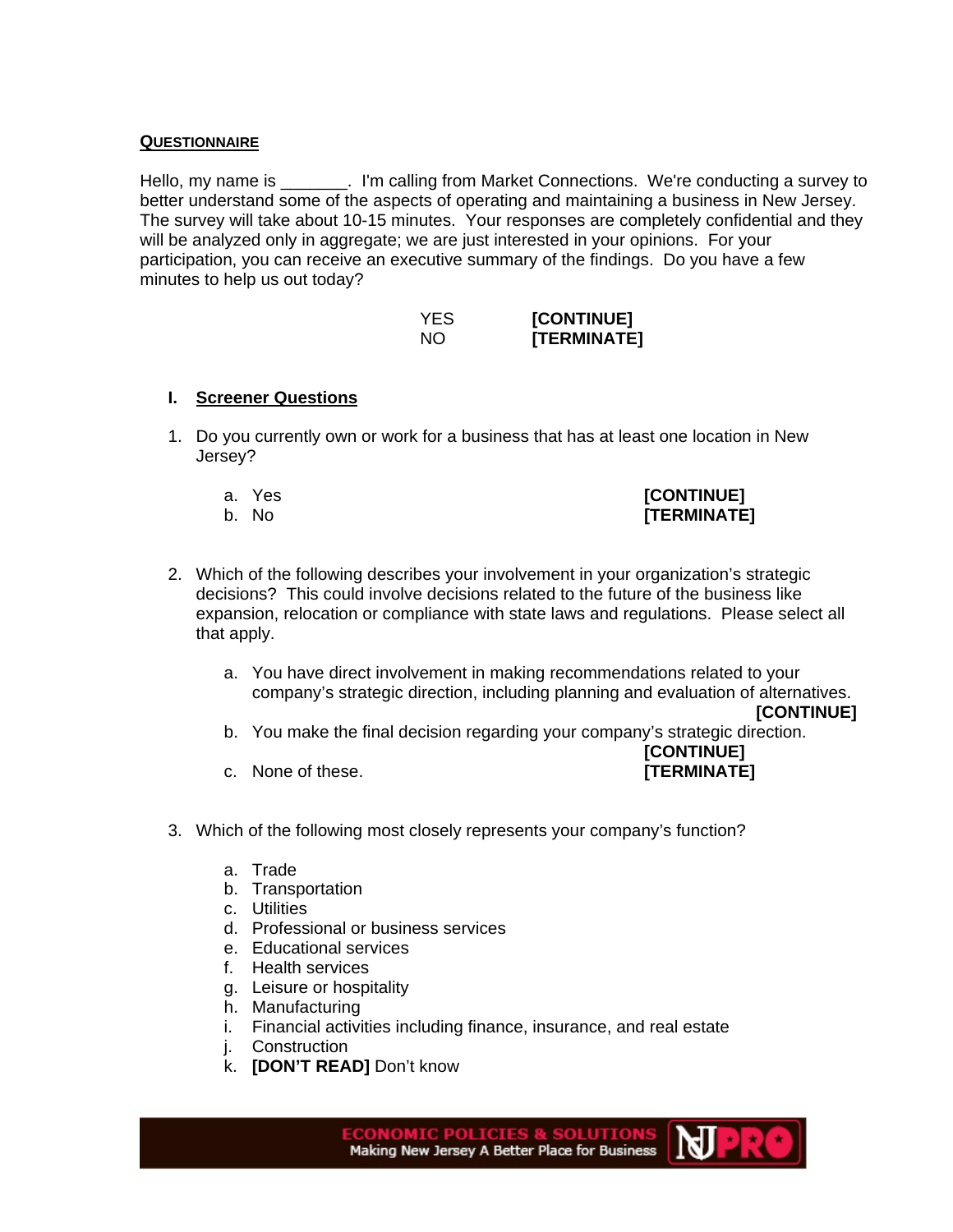4. Approximately how many full-time equivalent employees does your company employ in the  $U.S.$ ?

4a. **[IF DON'T KNOW]** From the following list, what is your best estimate for the number of full-time employees your company employs in the U.S.?

- a. 0 to 10
- b. 11 to 50
- c. 51 to 100
- d. 101 to 500
- e. 501 to 1,000
- f. 1,000 to 2,500
- g. 2,500 to 5,000
- h. 5,000 to 10,000
- i. 10,000 to 20,000
- j. More than 20,000
- k. **[DON'T READ]** Don't know **[TERMINATE]**

- 5. Now, please think about the specific company site where you primarily work. In which New Jersey county is this site? **[DON'T READ LIST]**
	- a. Atlantic **[CLASSIFY AS SOUTH]** b. Bergen **[CLASSIFY AS NORTH]** c. Burlington **[CLASSIFY AS SOUTH]** d. Camden **[CLASSIFY AS SOUTH]** e. Cape May **[CLASSIFY AS SOUTH]** f. Cumberland **[CLASSIFY AS SOUTH]** g. Essex **[CLASSIFY AS NORTH]** h. Gloucester **[CLASSIFY AS SOUTH]** i. Hudson **[CLASSIFY AS NORTH]** j. Hunderton **[CLASSIFY AS CENTRAL]**<br> **K. Mercer** *CLASSIFY AS CENTRALI* **[CLASSIFY AS CENTRAL]** l. Middlesex **[CLASSIFY AS CENTRAL]** m. Monmouth **[CLASSIFY AS CENTRAL]** n. Morris **[CLASSIFY AS NORTH]** o. Ocean **[CLASSIFY AS SOUTH]** p. Passaic **[CLASSIFY AS NORTH]** q. Somerset **[CLASSIFY AS CENTRAL]** r. Salem **CLASSIFY AS SOUTH]** s. Sussex **[CLASSIFY AS NORTH]** t. Union **[CLASSIFY AS NORTH]** u. Warren **[CLASSIFY AS NORTH]**

#### **II. Strengths and Challenges of the Current Business Environment**

6. For the following question, please think about your company's New Jersey locations only. How important are the following issues to the success of your New Jersey

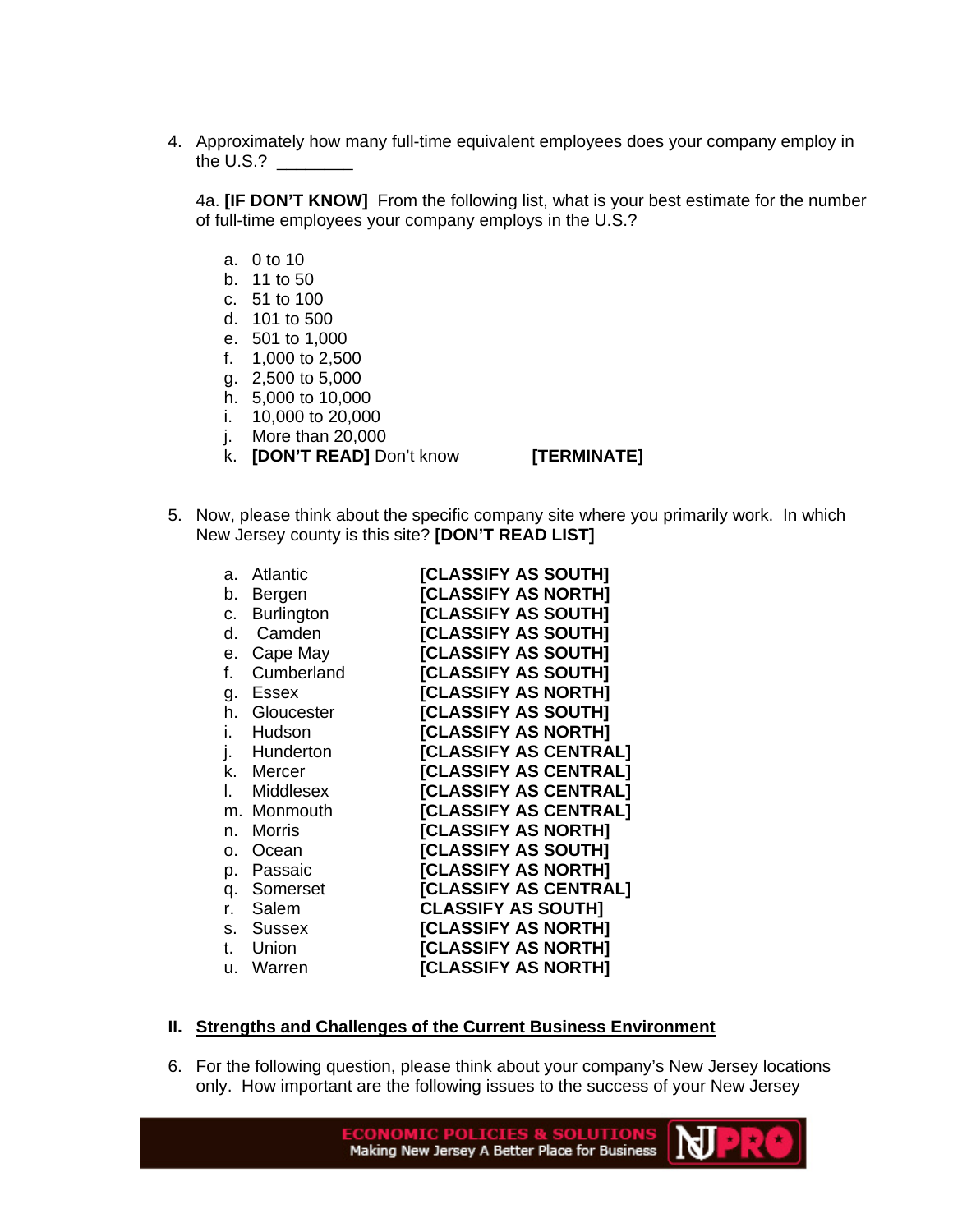business? Please use the scale of 1 to 5 where is 1 is not at all important and 5 is very important. **[RANDOMIZE LIST, IF RESPONDENT ASKS FOR CLARIFICATION ON "FAVORABLE" SAY: IS IT WHATEVER YOU WOULD CONSIDER TO BE FAVORABLE]**

| a. | Affordability of living, including housing                                 |  |  |    |
|----|----------------------------------------------------------------------------|--|--|----|
| b. | Availability of skilled workforce                                          |  |  | 5  |
| C. | Affordability of health coverage                                           |  |  |    |
|    |                                                                            |  |  | h. |
| d. | Access to public transportation and adequate roads infrastructure          |  |  |    |
|    |                                                                            |  |  |    |
| е. | Favorable state tax structure including corporate, income, and sales taxes |  |  |    |
|    |                                                                            |  |  |    |
|    | Favorable labor laws and regulations                                       |  |  |    |
| g. | Favorable state environmental regulations                                  |  |  | 5  |
| h. | Affordability of energy                                                    |  |  | 5  |
|    | Favorable corporate liability laws                                         |  |  | 5  |

7. Again , please think about your company's New Jersey locations. On a scale of 1 to 5, where 1 is poor and 5 is excellent, please rate New Jersey on the following issues. **[RANDOMIZE LIST, IF RESPONDENT ASKS FOR CLARIFICATION ON "FAVORABLE" SAY: IS IT WHATEVER YOU WOULD CONSIDER TO BE FAVORABLE]**

|    | a. Affordability of living, including housing                                 |  |  |  |
|----|-------------------------------------------------------------------------------|--|--|--|
|    | b. Availability of skilled workforce                                          |  |  |  |
|    | c. Affordability of health coverage                                           |  |  |  |
|    | d. Access to public transportation and adequate roads infrastructure          |  |  |  |
|    |                                                                               |  |  |  |
|    | e. Favorable state tax structure including corporate, income, and sales taxes |  |  |  |
|    |                                                                               |  |  |  |
|    | Favorable labor laws and regulations                                          |  |  |  |
| a. | Favorable state environmental regulations                                     |  |  |  |
| h. | Affordability of energy                                                       |  |  |  |
|    | Favorable corporate liability laws                                            |  |  |  |

- 8. Of these issues as they currently stand, which one is most likely to prevent your company from reaching its overall goals? **[READ LIST IF NECESSARY, RANDOMIZE LIST, IF RESPONDENT ASKS FOR CLARIFICATION ON "FAVORABLE" SAY: IS IT WHATEVER YOU WOULD CONSIDER TO BE FAVORABLE]]**
	- a. Cost of living, including housing
	- b. Availability of skilled workforce
	- c. Health coverage costs
	- d. Access to public transportation and adequate roads infrastructure
	- e. State tax structure including corporate, income, and sales taxes
	- f. Labor laws and regulations

POLICI Making New Jersey A Better Place for Business

NJ.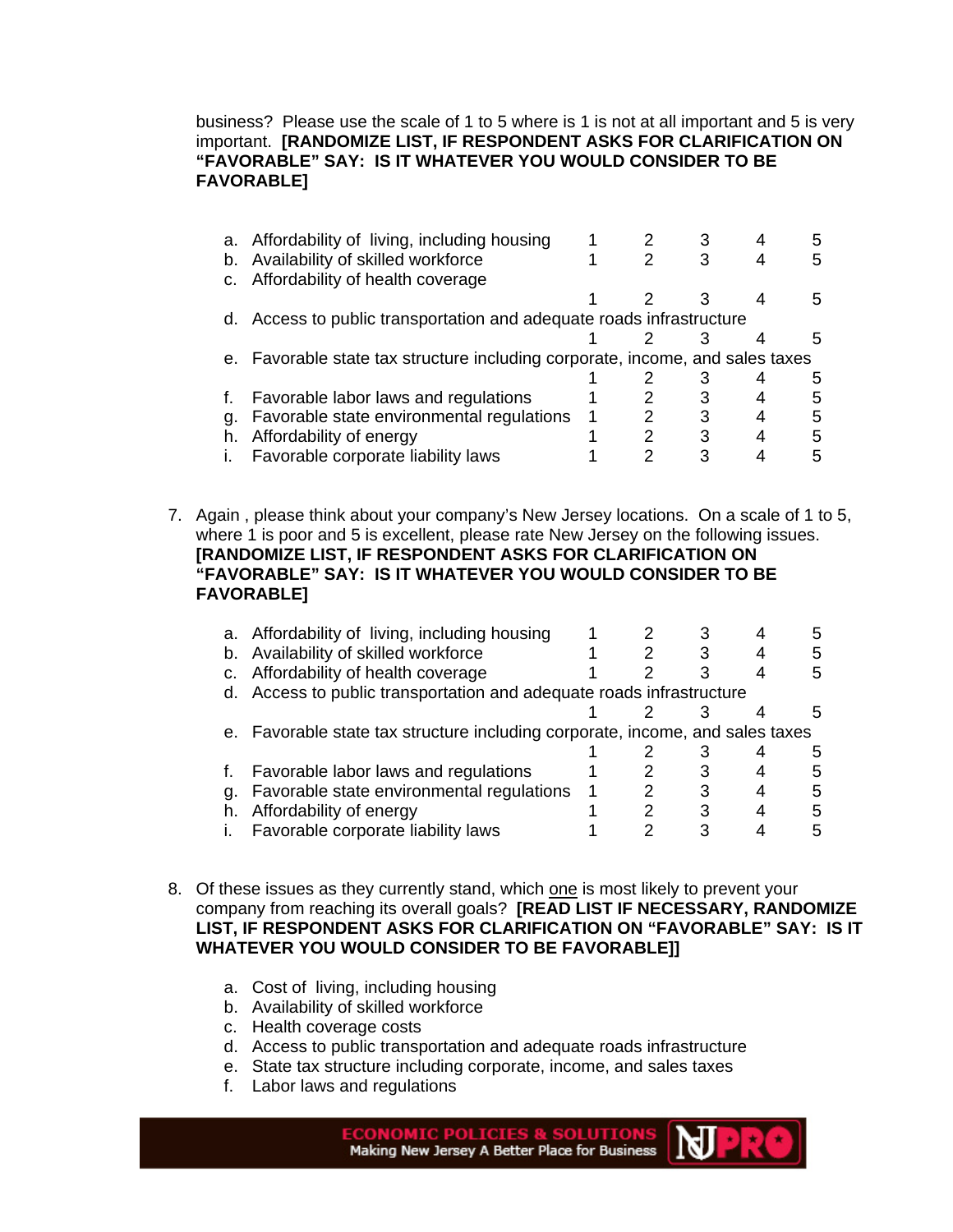- g. State environmental regulations
- h. Energy costs
- i. Corporate liability laws

#### **III. Perceptions of Specific Business-Related Policies**

For the next several questions, please think of how these issues affect your companies New Jersey locations specifically.

9. Please think about these issues from a New Jersey state perspective only. I'm going to read some public policy issues that may impact your company. On a scale of 1 to 5, where 1 is a very negative impact on your company and 5 is a very positive impact on your company, how do these policies currently impact your company?

| a. Tax policy                          |  |  |    |
|----------------------------------------|--|--|----|
| b. Non-environmental regulatory policy |  |  |    |
| c. Workforce and labor policy          |  |  |    |
| d. Healthcare policy                   |  |  | :5 |
| e. Capital and infrastructure policy   |  |  | .h |
| State environmental policy             |  |  |    |
| Other, please specify                  |  |  |    |

h. **[DON'T READ]** None [GO TO Q11]

## **[IF ONLY INDICATED ONE POLICY IS 1 OR 2 IN Q9, SKIP TO 11]**

- 10. Of those policies that you said negatively impact your company, which one most negatively impacts your company? [ONLY THOSE SELECTED AS 1 OR 2 IN Q9 WILL BE VISIBLE]
	- a. Tax policy [GO TO Q10\_a]
	- b. Regulatory policy [GO TO Q10\_b]
	- c. Workforce and labor policy [GO TO Q10\_c]
	- d. Healthcare policy [GO TO Q10\_d]
	- e. Capital and infrastructure policy [GO TO Q10\_e]
	- f. State environmental policy [GO TO Q10\_f]
	- g. Other, please specify [GO TO Q10 g]
	- h. **[DON'T READ]** None
- 11. Based on your experiences, how much of a priority should legislators place on the following issues in the upcoming year? Please use a scale of 1 to 5 where 1 is a low priority and 5 is a high priority.

## 11\_a. **[IF TAX POLICY IS SELECTED, RANDOMIZE LIST]**

| a. Improving state individual personal income tax policies       |   |       |
|------------------------------------------------------------------|---|-------|
|                                                                  |   | 5 N/A |
| b. Improving tax policies related to businesses and corporations |   |       |
|                                                                  |   | 5 N/A |
| Improving real estate transfer tax policies                      | 4 | 5 N/A |
| Improving property tax policies<br>d.                            | 4 | 5 N/A |
| e. Improving state sales tax policies                            | 4 | 5 N/A |

NJ.

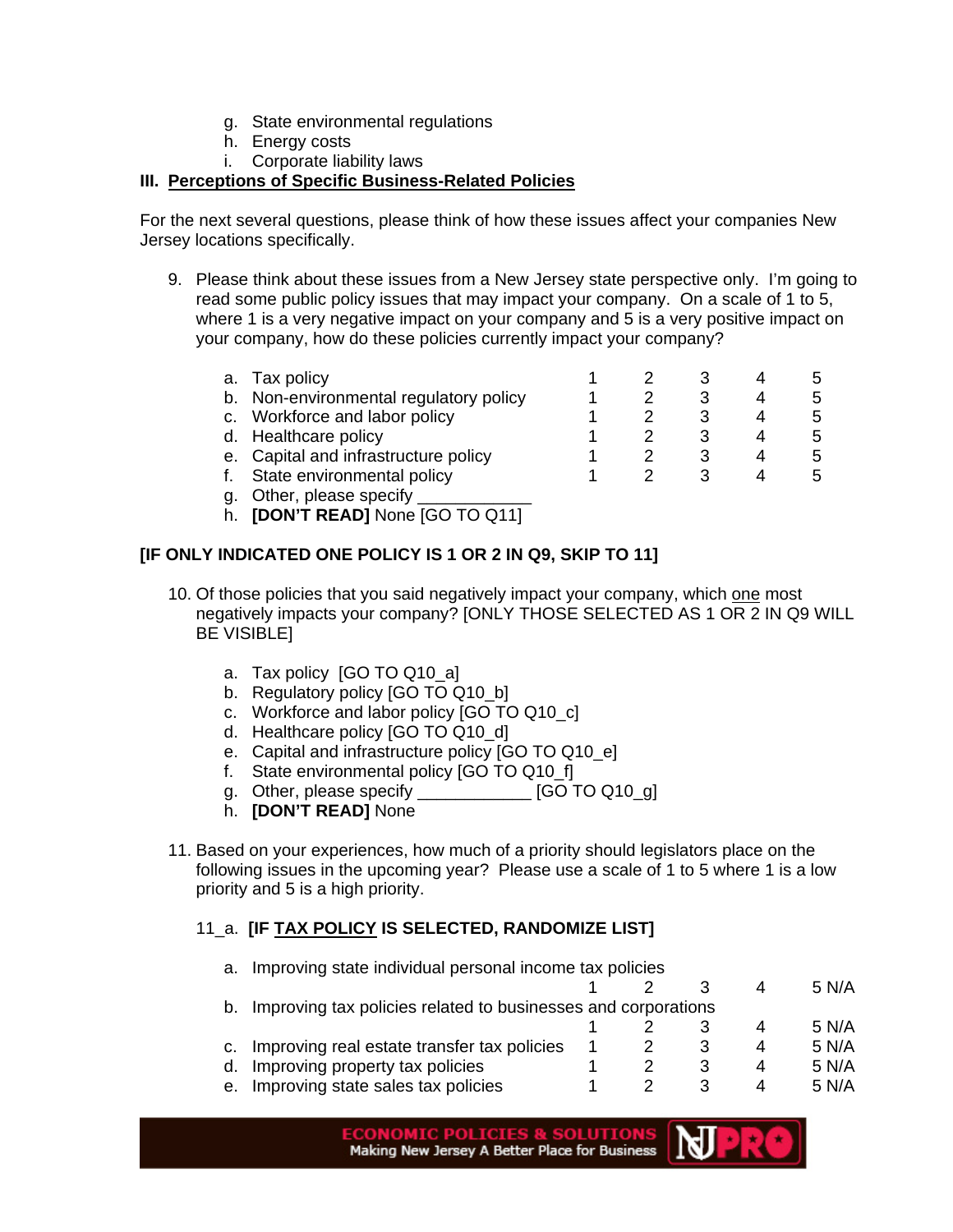| f.<br>g.<br>h. | Improving regulations on liability lawsuits<br>Other<br>[DON'T READ] None                                  | 1 | 2              | 3              | 4 | 5 N/A    |
|----------------|------------------------------------------------------------------------------------------------------------|---|----------------|----------------|---|----------|
|                | 11_b. [IF <u>REGULATORY POLICY</u> IS SELECTED, RANDOMIZE LIST]                                            |   |                |                |   |          |
| а.             | Improving utility regulations including cable, telecomm, and electricity                                   |   | 2              | 3              | 4 | 5 N/A    |
| b.             | Improving labor regulations                                                                                | 1 | $\overline{2}$ | 3              | 4 | 5 N/A    |
| $C_{1}$<br>d.  | Improving insurance regulations<br>Streamlining contractor registration and professional licensing process | 1 | $\overline{2}$ | 3              | 4 | 5 N/A    |
| е.             | Other<br>[DON'T READ] None                                                                                 | 1 | 2              | З              | 4 | N/A<br>5 |
|                | 11_c. [IF WORKFORCE AND LABOR POLICY IS SELECTED, RANDOMIZE LIST]                                          |   |                |                |   |          |
| а.             | Updating wage and hour policy                                                                              | 1 | 2              | 3              | 4 | 5 N/A    |
| b.             | Improving leave policy                                                                                     | 1 | $\overline{2}$ | 3              | 4 | 5 N/A    |
| C.             | Improving union policy                                                                                     |   | $\overline{2}$ | 3              | 4 | 5 N/A    |
| d.             | Streamlining contractor registration and professional licensing process                                    |   |                |                |   |          |
|                |                                                                                                            |   | 2              | 3              | 4 | 5 N/A    |
| е.             | Increasing training opportunities                                                                          | 1 | $\overline{2}$ | 3              | 4 | 5 N/A    |
| f.             | Improving K12 and higher education for a skilled workforce                                                 |   |                |                |   |          |
|                |                                                                                                            |   | 1              | $\overline{2}$ | 3 | 4        |
|                | 5 N/A                                                                                                      |   |                |                |   |          |
| g.             | Improving regulations related to liability lawsuits                                                        |   |                |                |   |          |
|                |                                                                                                            |   | $\overline{2}$ | 3              | 4 | 5 N/A    |
| h.             | Other                                                                                                      |   |                |                |   |          |
| i.             | [DON'T READ] None                                                                                          |   |                |                |   |          |
|                | 11_d. [IF <u>HEALTHCARE POLICY</u> IS SELECTED, RANDOMIZE LIST]                                            |   |                |                |   |          |
| а.             | Improving affordability of health insurance coverage                                                       | 1 | $\overline{2}$ | 3              | 4 | 5 N/A    |
|                | b. Reducing healthcare coverage mandates, such as fertility treatments and mental                          |   |                |                |   |          |
|                | health mandates                                                                                            |   | 2              | 3              | 4 | 5 N/A    |
| C.             | Enhancing quality of healthcare                                                                            | 1 | $\overline{2}$ | 3              | 4 | 5 N/A    |
| d.             | Reforming coverage of the uninsured                                                                        | 1 | $\overline{2}$ | 3              | 4 | 5 N/A    |
| е.             | Improving managed care offerings                                                                           | 1 | $\overline{2}$ | 3              | 4 | 5 N/A    |
| f.             | Reforming regulations on liability lawsuits                                                                | 1 | $\overline{2}$ | 3              | 4 | 5 N/A    |
| g.             | Other                                                                                                      |   |                |                |   |          |
| h.             | [DON'T READ] None                                                                                          |   |                |                |   |          |
|                |                                                                                                            |   |                |                |   |          |

## 11\_e. **[IF CAPITAL AND INFRASTRUCTURE POLICY IS SELECTED, RANDOMIZE LIST]**

a. Improving and expanding roads and bridges infrastructure

1 2 3 4 5 N/A

 $\overline{\mathbf{N}}$ 

**ECONOMIC POLICIES & SOLUTIONS**<br>Making New Jersey A Better Place for Business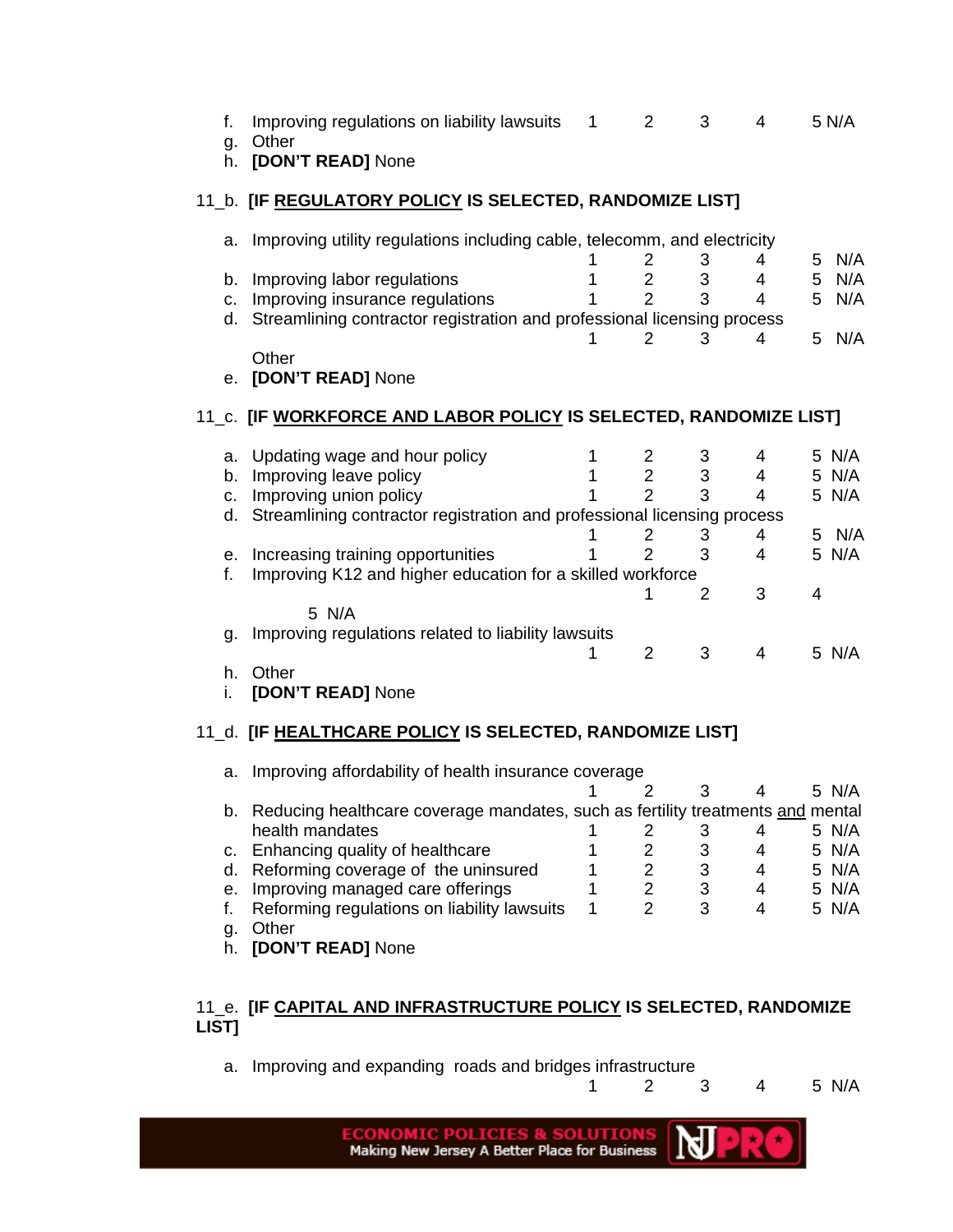| b.<br>c.<br>d.<br>е.<br>g.<br>h.                                 | Improving availability of mass transportation 1<br>Improving utility infrastructure<br>Improving cost of transporting goods<br>Updating zoning ordinances<br>Improving broadband infrastructure<br>Other<br>[DON'T READ] None |  | 2<br>2<br>2<br>2 | 3<br>3<br>3<br>3 | 4<br>4<br>4<br>4 | 5 N/A<br>5 N/A<br>5 N/A<br>5 N/A |  |  |  |  |
|------------------------------------------------------------------|-------------------------------------------------------------------------------------------------------------------------------------------------------------------------------------------------------------------------------|--|------------------|------------------|------------------|----------------------------------|--|--|--|--|
| 11_f.【IF STATE ENVIRONMENTAL POLICY IS SELECTED, RANDOMIZE LIST] |                                                                                                                                                                                                                               |  |                  |                  |                  |                                  |  |  |  |  |
| а.<br>b.                                                         | Reducing air permit fees<br>Improving regulations on water use                                                                                                                                                                |  | 2<br>2           | 3<br>3           | 4                | 5 N/A<br>N/A<br>5.               |  |  |  |  |

| b. Improving regulations on water use        |  |  | 5 N/A           |
|----------------------------------------------|--|--|-----------------|
| c. Improving regulations on land use         |  |  | 5 N/A           |
| d. Improving site remediation fees           |  |  | 5 N/A           |
| e. Improving public notification laws        |  |  | 5 N/A           |
| Reforming requisitions on liability lawsuits |  |  | $5$ N/ $\Delta$ |

- f. Reforming regulations on liability lawsuits 1 2 3 4 5 N/A
- g. Other
- h. **[DON'T READ]** None

## 11\_g. **[IF OTHER IS SELECTED IN Q11]**

What makes you say this?

Please remember that your answers to the survey are completely confidential and will only be used in aggregate.

12. I'm now going to read a variety of public policy or legislative changes that may affect your business. Putting your personal feelings on the issues aside, and using a scale of 1 to 5, where 1 is strongly oppose and 5 is strongly support, please tell me from your perspective the extent to which you believe your business would support or not support the following:

Elimination of the  $\frac{1}{2}$  millionaire tax  $\begin{array}{cccc} 1 & 2 & 3 & 4 & 5 \end{array}$ Capping of damages claims for lawsuits Shifting of the burden of health coverage to lie primarily with the workers Low interest loans or financing assistance to small businesses Creation of high tech incubators through partnerships with higher education and business

13. **[IF 4 OR 5 TO MORE THAN 1 IN Q12]**Of the policies that I have just read, which one do you think your business would be most supportive of? **[SELECT ONLY ONE]**

 Elimination of the ½ millionaire tax Capping of damages claims for lawsuits Shifting of the burden of health coverage to lie primarily with the workers Low interest loans or financing assistance to small businesses Creation of high tech incubators through partnerships with higher education and business

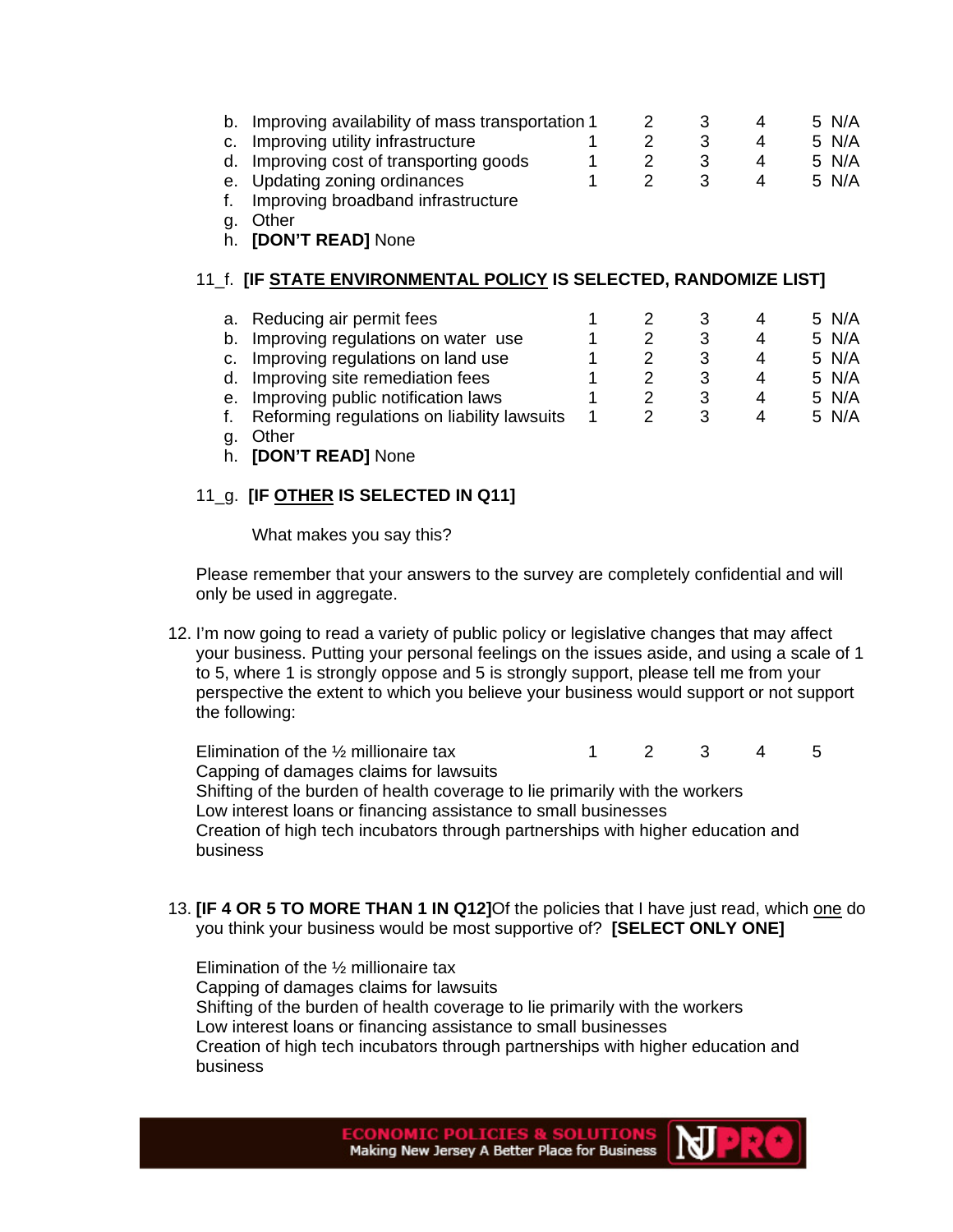#### **IV. Perceptions of the Future of New Jersey**

- 14. For this question, please think generally about state policies affecting the business climate in New Jersey. Assuming current policies remain the same, do you believe that the business climate will improve, digress, or stay the same over the next 5 years?
	- a. Improve
	- b. Digress
	- c. Stay the same
	- d. **[DON'T READ]** Don't know
- 15. Thinking about your company's headquarters or any branch offices located in New Jersey, has your company ever considered …?
	- a. Relocating within New Jersey or beyond
	- b. Expanding within New Jersey or beyond
	- c. **[DON'T READ]** Both
	- d. **[DON'T READ]** Neither
	- e. **[DON'T READ]** Don't know

 a\_1. **[IF RELOCATING OR BOTH]** Where have you considered relocating your business? Please select all that apply.

- a. New Jersey
- b. Another state
- c. Country other than U.S.
- d. **[DON'T READ]** Don't know

a\_2. [**IF NEW JERSEY]** To which geographic area of New Jersey have you considered relocating? Please select all that apply.

- a. North
- b. South
- c. Central
- d. Other: please specify \_\_\_\_\_\_\_\_\_

a\_3. [**IF ANOTHER STATE]** To which state or states have you considered relocating? Please let me know all states that you have considered.

 b\_1. **[IF EXPANDING OR BOTH]** Where have you considered expanding your business? Please select all that apply.

- a. New Jersey
- b. Another state
- c. Country other than U.S.
- d. **[DON'T READ]** Don't know

ECONOMIC POLICIES & SOLUTIONS<br>Making New Jersey A Better Place for Business POLICI NJ.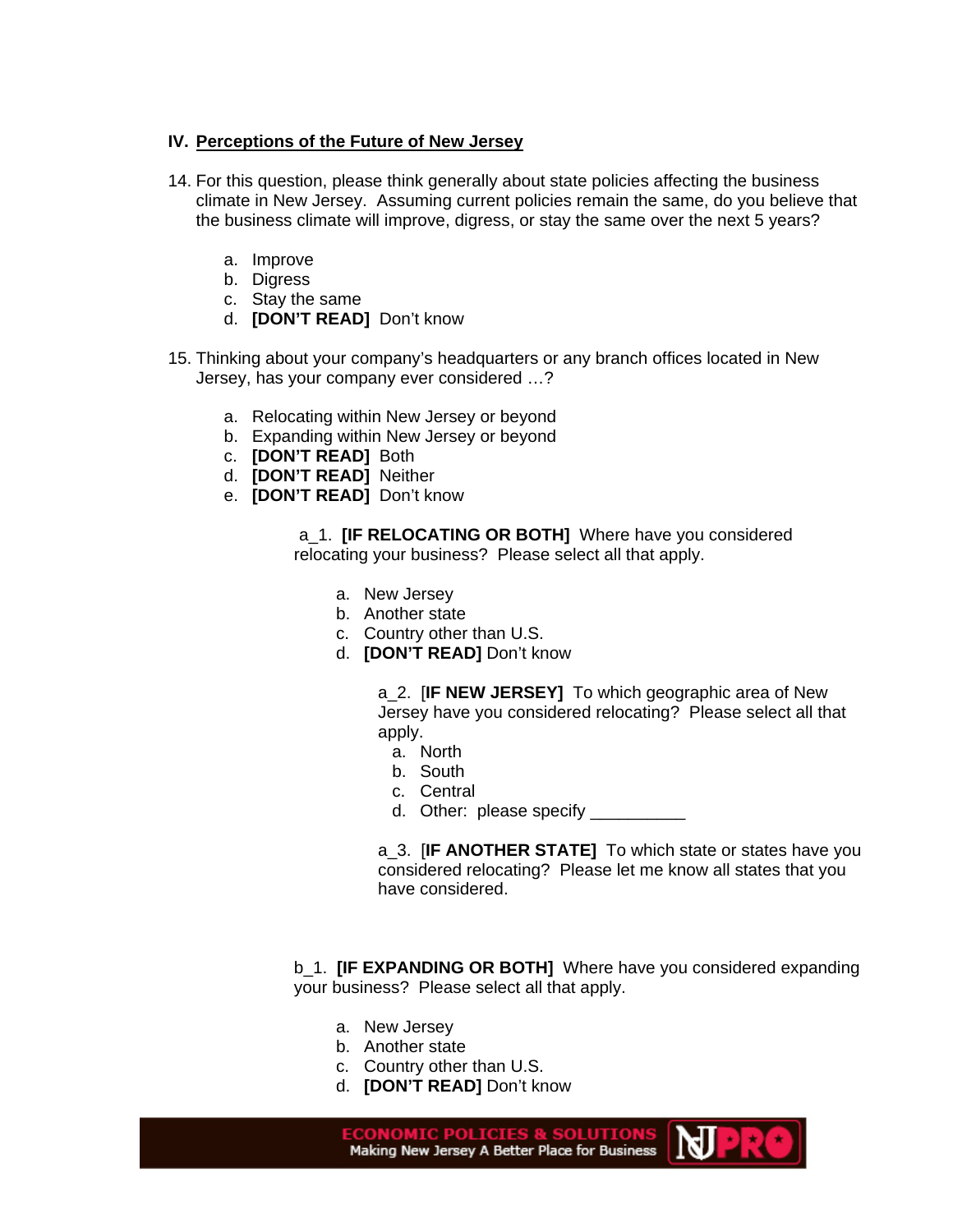b\_2. [**IF NEW JERSEY]** To which geographic area of New Jersey have you considered expanding? Please select all that apply.

- a. North
- b. South
- c. Central
- d. Other: please specify \_\_\_\_\_\_\_\_\_\_

b\_3. [**IF ANOTHER STATE]** To which state or states have you considered expanding? Please let me know all states that you have considered.

16. **[ALL]** In your opinion, what is the most business friendly state in the U.S.?

16a. What makes you say that?

17. [ALL] In your opinion, what is the least business friendly state in the U.S.?

17a. What makes you say that?

- 18. **[ALL]** How likely would you be to recommend New Jersey to other companies as a place to do business?
	- a. Extremely likely
	- b. Somewhat likely
	- c. Neither likely nor unlikely
	- d. Not very likely [GO TO Q18a]
	- e. Not at all likely [GO TO Q18a]

18a. What is the primary reason you are not very or not at all likely to recommend New Jersey to other companies? \_\_\_\_\_\_\_\_\_\_\_\_\_\_\_

We're nearly done with the survey, I just have a couple of questions for classification purposes only.

#### **V. Demographics**

- 19. Is your organization publicly traded or a private company?
	- a. Publicly-traded
	- b. Private
	- c. Neither
	- d. **[DON'T READ]** Other (please specify)
	- e. **[DON'T READ]** Don't know

**ECONOMIC POLICIES & SOLUTIONS**<br>Making New Jersey A Better Place for Business

**NI**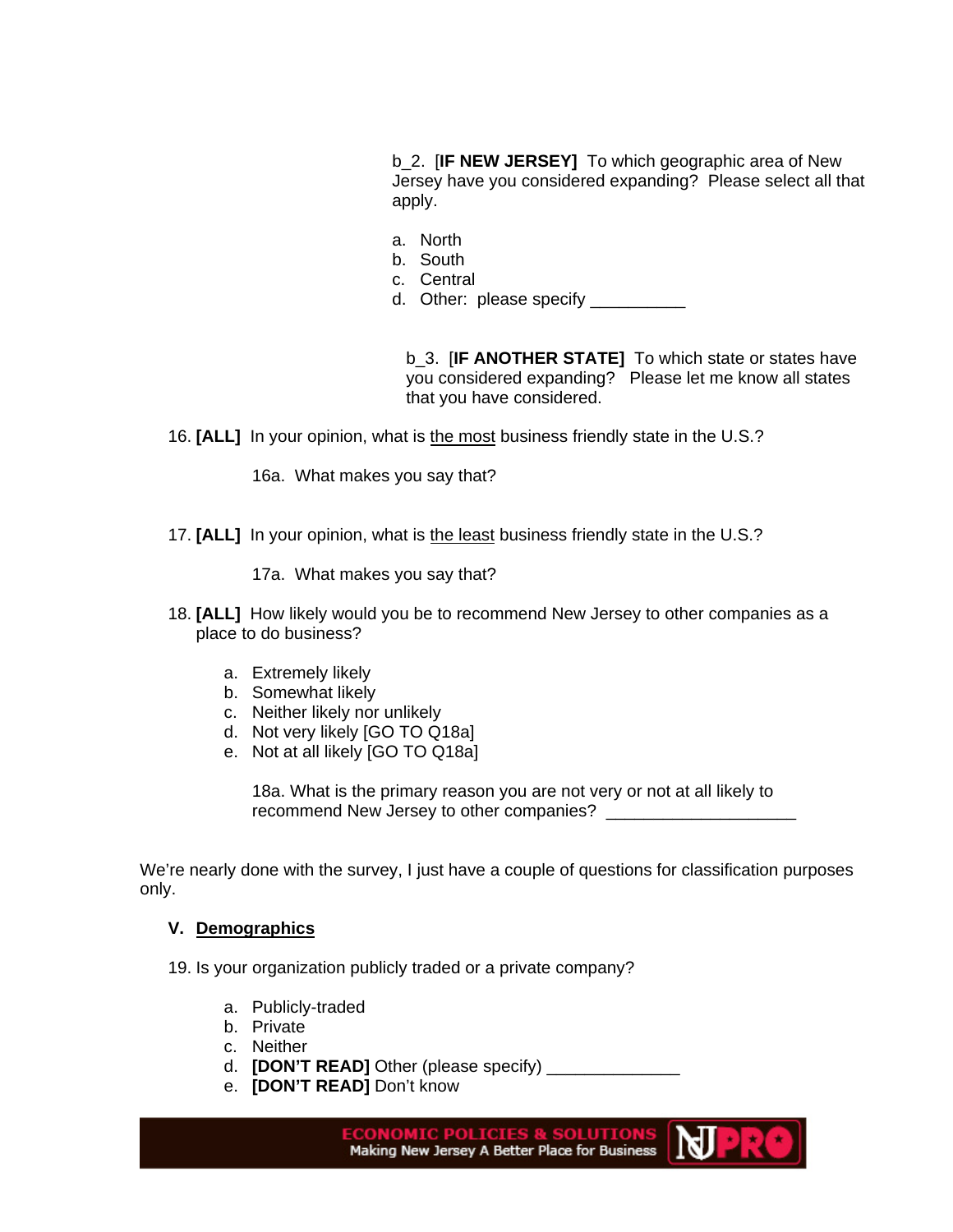- 20. Which of the following best describes your company structure?
	- a. My business consists of one site only [GO TO 22]
	- b. My business consists of multiple sites only within New Jersey [GO TO 22]
	- c. My business consists of multiple sites both within New Jersey and other states [GO TO 21]
	- **d. [DON'T READ**] Don't know

#### **[IF RESPONDENT SELECTS C IN Q20 SAY: YOU SAID THAT YOUR COMPANY EMPLOYS (PIPE IN ANSWER FROM Q4) EMPLOYEES IN THE U.S., NOW, PLEASE THINK ABOUT NJ LOCATIONS SPECIFICALLY]**

21. Approximately, how many full-time equivalent employees does your company employ in New Jersey?

21a. **[IF DON'T KNOW]** From the following list, what is your best estimate for the number of full-time employees your company employs in New Jersey?

- a. 0 to 10
- b. 11 to 50
- c. 51 to 100
- d. 101 to 500
- e. 501 to 1,000
- f. 1,000 to 2,500
- g. 2,500 to 5,000
- h. 5,000 to 10,000
- i. 10,000 to 20,000
- j. More than 20,000
- k. **[DON'T READ]** Don't know
- 22. Approximately how many full-time equivalent employees does your company employ at your site? \_\_\_\_\_\_\_\_\_\_

22a. **[IF DON'T KNOW]** From the following list, what is your best estimate for the number of full-time employees your company employs at your site?

- a. 0 to 10
- b. 11 to 50
- c. 51 to 100
- d. 101 to 500
- e. 501 to 1,000
- f. 1,000 to 2,500
- g. 2,500 to 5,000
- h. 5,000 to 10,000
- i. 10,000 to 20,000
- j. More than 20,000

**ECONOMIC POLICIES & SOLUTIONS**<br>Making New Jersey A Better Place for Business

NJ -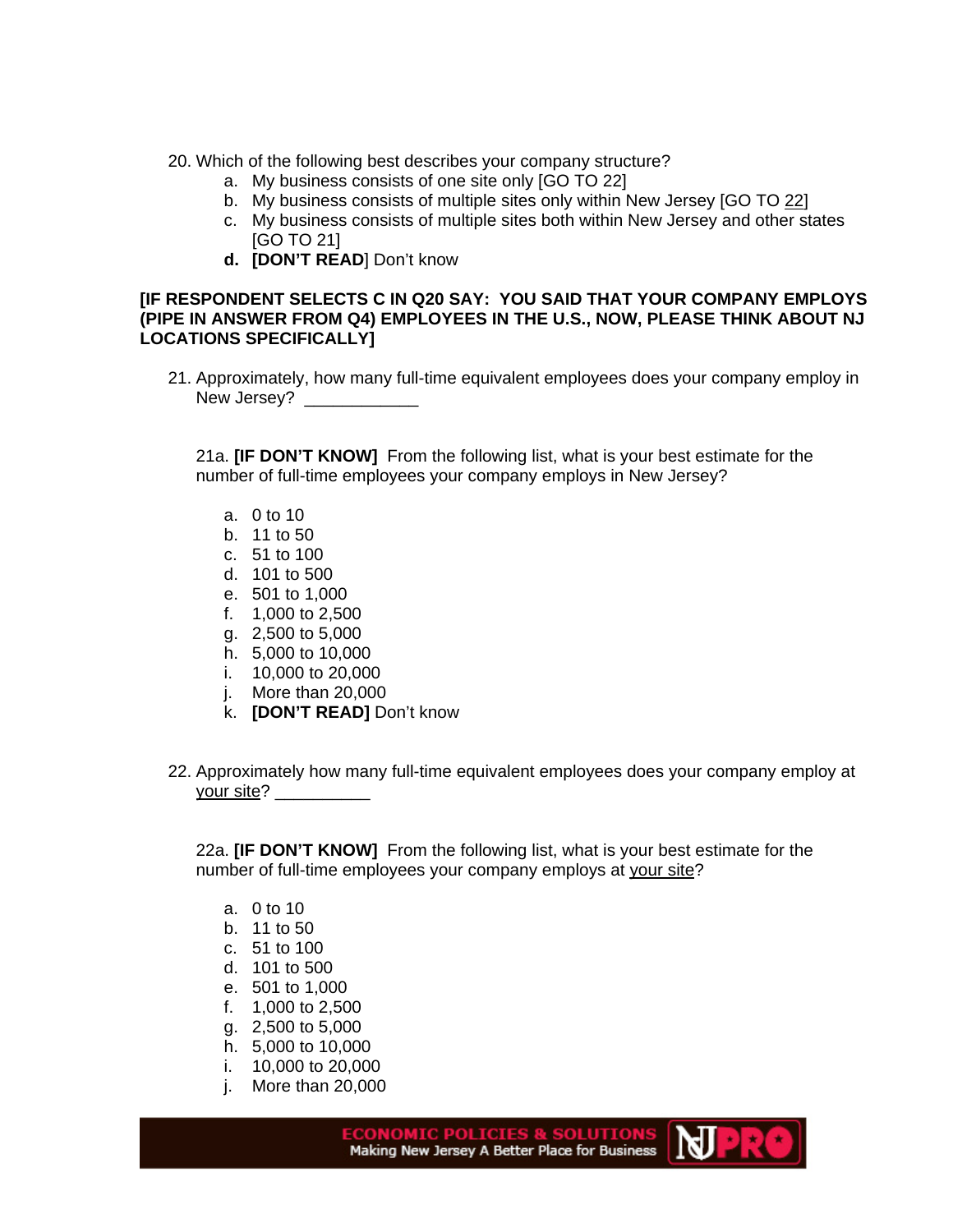#### k. **[DON'T READ]** Don't know

- 23. Is your company headquarters located in New Jersey?
	- a. Yes
	- b. No
	- c. **[DON'T READ**] Don't know

23a. **[IF YES]** In what New Jersey county is your company headquarters?

24. Approximately what is your company's total annual revenue? I'm looking for your best estimate.

24a. [IF **DON'T KNOW]** I'm going to read a list of revenue ranges. Please tell me which one you think most closely reflects your company's total annual revenue. You can stop me when I reach your appropriate revenue range.

- a. Less than \$1 million
- b. \$1 to \$2 million
- c. More than \$2 million, less than \$3 million

\_\_\_\_\_\_\_\_\_\_\_\_\_\_\_\_\_\_\_\_\_\_\_\_\_\_\_\_\_\_\_\_\_\_

- d. More than \$3 million, less than \$4 million
- e. More than \$4 million, less than \$5 million
- f. More than \$5 million, less than \$10 million
- g. More than \$10 million, less than \$15 million
- h. More than \$15 million, less than \$20 million
- i. More than \$20 million
- j. **[DON'T READ**] Don't know

25. What is your title? \_\_\_\_\_\_\_\_\_\_\_\_\_\_\_\_\_\_\_\_\_\_\_\_\_\_\_\_\_

Thank you for your time today. Would you like to receive a copy of the executive summary highlighting some of the findings from this study?

**[IF NO]** Thank you again for your participation in this important study.

**[IF YES]** What is your name? \_\_\_\_\_\_\_\_\_\_

What is your email address?

Thank you. We will email the executive summary to you when the study is completed in February.